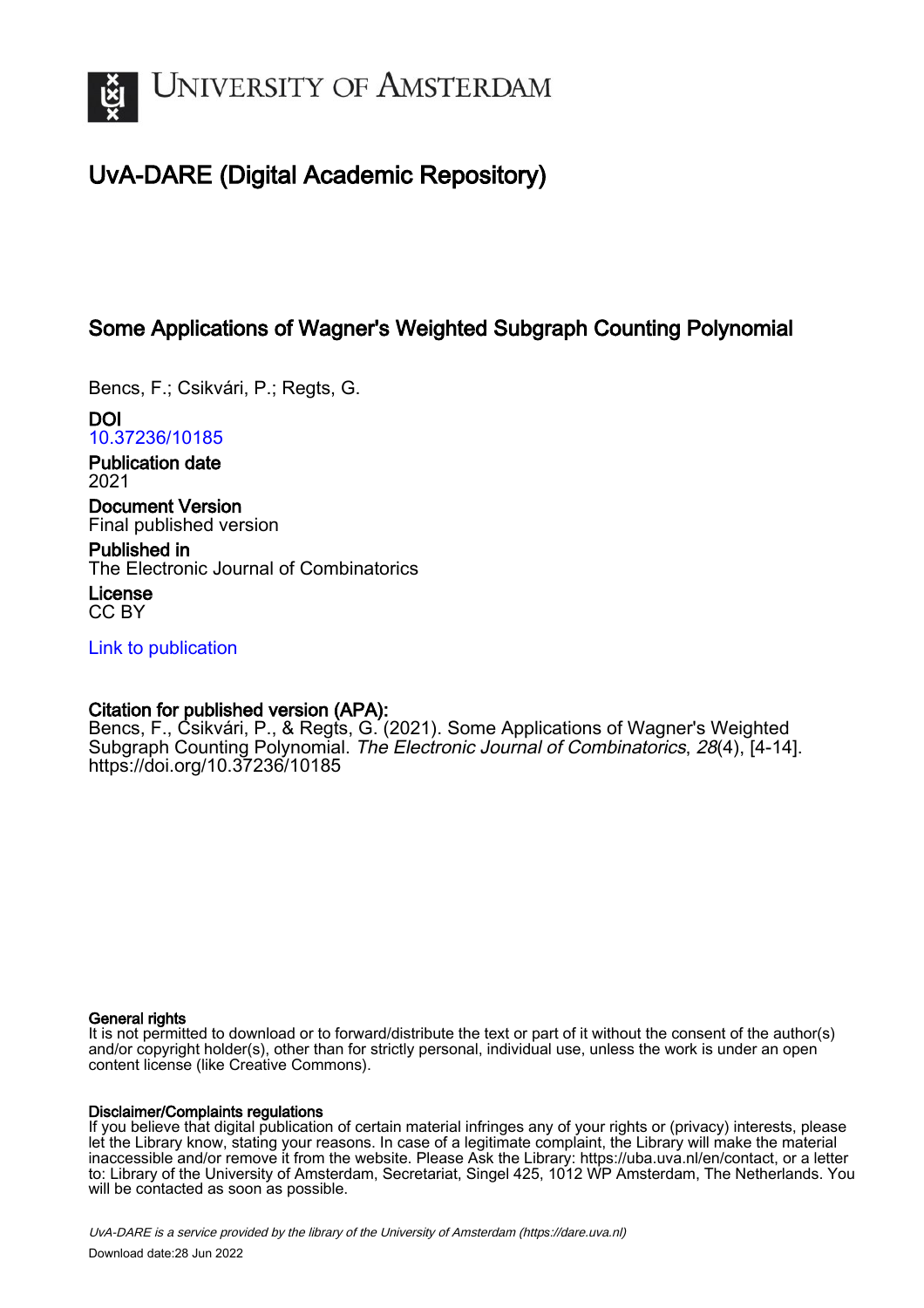# Some applications of Wagner's weighted subgraph counting polynomial

Ferenc Bencs<sup>∗</sup>

Alfréd Rényi Institute of Mathematics Budapest, Hungary

ferenc.bencs@gmail.com

Péter Csikvári†

Alfréd Rényi Institute of Mathematics and Department of Computer Science Eötvös Loránd University Budapest, Hungary

peter.csikvari@gmail.com

Guus Regts‡

Korteweg de Vries Institute for Mathematics University of Amsterdam Amsterdam, The Netherlands

guusregts@gmail.com

Submitted: Jan 22, 2021; Accepted: Jul 27, 2021; Published: Oct 22, 2021 ©The authors. Released under the CC BY license (International 4.0).

#### Abstract

We use Wagner's weighted subgraph counting polynomial to prove that the partition function of the anti-ferromagnetic Ising model on line graphs is real rooted and to prove that roots of the edge cover polynomial have absolute value at most 4. We more generally show that roots of the edge cover polynomial of a k-uniform hypergraph have absolute value at most  $2^k$ , and discuss applications of this to the roots of domination polynomials of graphs. We moreover discuss how our results relate to efficient algorithms for approximately computing evaluations of these polynomials.

Mathematics Subject Classifications: Primary: 05C35. Secondary: 05C31, 05C70, 05C80

<sup>∗</sup>Supported by the NKFIH (National Research, Development and Innovation Office, Hungary) grant KKP-133921.

†Supported by the Counting in Sparse Graphs Lendület Research Group.

‡Supported by a NWO Vidi grant, VI.Vidi.193.068

THE ELECTRONIC JOURNAL OF COMBINATORICS  $28(4)$  (2021),  $\#P4.14$  <https://doi.org/10.37236/10185>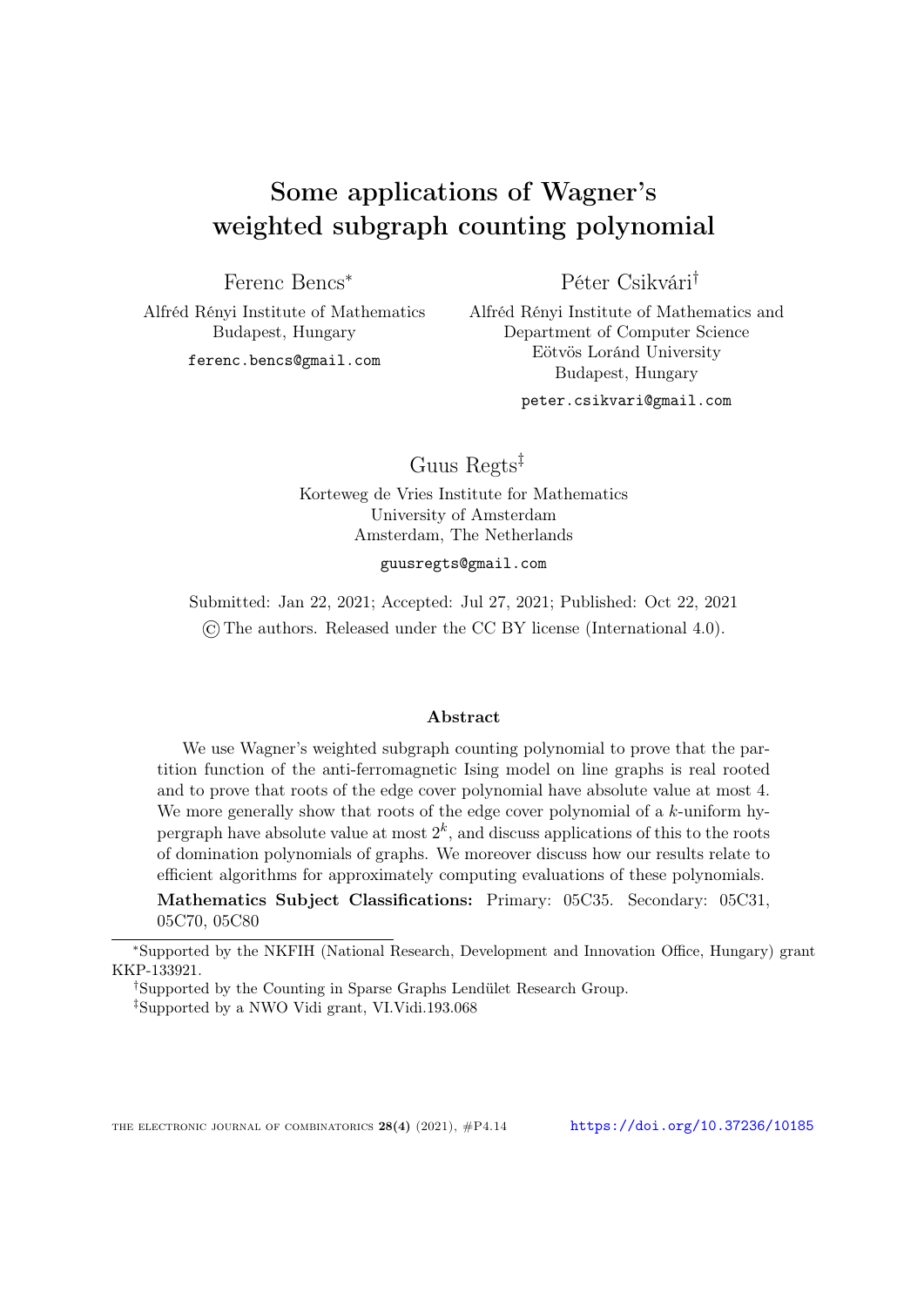## 1 Introduction

The investigation of the location of zeros of different partition functions of graphs and hypergraphs is a topic gaining more and more interest. The reason for this is that these partition functions are related to several topics such as statistical physics, combinatorics and computer science. In statistical physics absence of complex zeros near the real axis implies absence of phase transition (in the Lee-Yang sense [\[28\]](#page-21-0)). In computer science it is related to the design of efficient approximation algorithms for computing evaluations of partition functions and graph polynomials. A recent approach by Barvinok [\[4\]](#page-20-0) combined with results from [\[24\]](#page-21-1) shows that zero-free regions for graph polynomials imply fast (polynomial time) algorithms for approximating evaluations when restricted to bounded degree graphs.

In this note we give two new zero-free regions, one for the anti-ferromagnetic Ising model on line graphs, and one for the edge cover polynomial. For both these polynomials efficient approximation algorithms were known on the positive real line. For the Ising model this was based on the Monte Carlo Markov chain approach [\[13\]](#page-20-1), and for the edge cover polynomial on correlation decay [\[20,](#page-21-2) [21\]](#page-21-3) as well as on the Monte Carlo Markov chain approach [\[6,](#page-20-2) [17\]](#page-21-4). Our results yield new efficient algorithms for these polynomials on bounded degree graphs, not only for evaluations on the positive real line, but also for complex evaluations. More importantly they further stress the connection between absence of zeros and the existence of efficient algorithms.

Both our results are based on two short applications of a general technique of Wagner [\[27\]](#page-21-5).

#### The Ising model on line graphs

Our first example is the Ising model of line graphs. Let  $G = (V, E)$  denote a simple graph and let  $z, b \in \mathbb{C}$ . The partition function of the Ising model  $Z_G(z, b)$  is defined as

$$
Z_G(z) = Z_G(z, b) = \sum_{U \subseteq V} z^{|U|} \cdot b^{|{\delta(U)}|},
$$

where  $\delta(U)$  denotes the set of edges with one endpoint in U and one endpoint in  $U \setminus V$ . In this paper, we fix  $b > 0$  and consider the partition function  $Z_G(z)$  as a polynomial in z. The case  $b < 1$  is often referred to as the *ferromagnetic case*, while  $b > 1$  is referred to as the anti-ferromagnetic case.

In this paper, we will investigate the anti-ferromagnetic Ising model for the class of line graphs. The line graph of a graph  $G$  is a graph  $L(G)$  with vertices being the edges of G and two edges being connected if they share a common vertex. In particular, in Section [4](#page-14-0) we prove the following theorems.

<span id="page-2-0"></span>**Theorem 1.** Let G be a graph and let  $b \ge 1$ . Every root of  $Z_{L(G)}(z, b)$  is real and negative.

We can also deduce some information on the location of the so-called Fisher zeros when we put a bound on the maximum degree.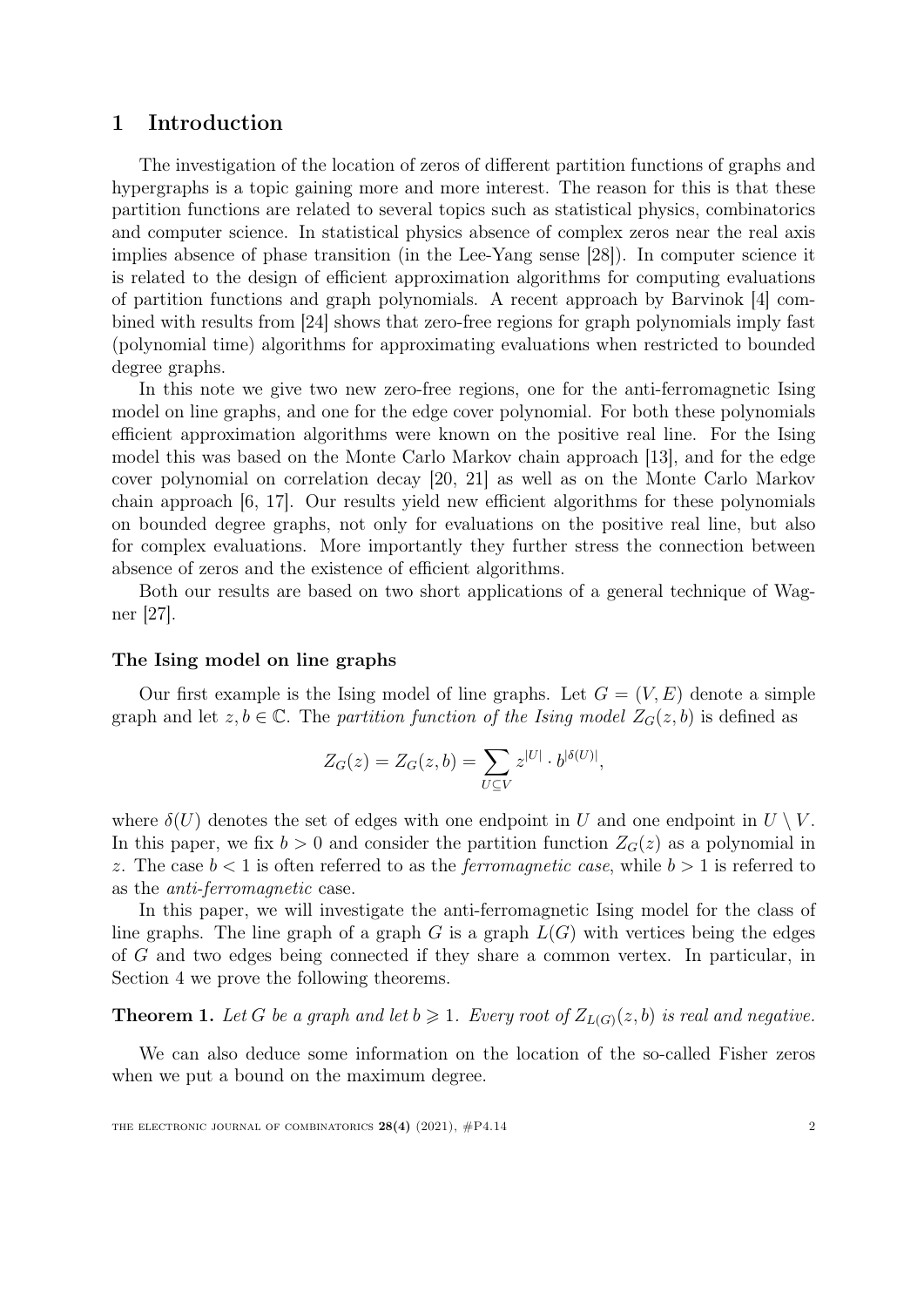<span id="page-3-0"></span>**Theorem 2.** For any  $\Delta \geq 2$  and  $0 \leq \alpha < \pi/2$ , there exists an open set  $U_{\Delta,\alpha} \subseteq \mathbb{C}$ containing the interval  $[1,\infty)$ , such that if G has maximum degree at most  $\Delta$ , then for  $b \in U_{\Delta,\alpha}$  and  $\lambda \in \{z \in \mathbb{C} \mid |\arg(z)| < \pi - 2\alpha\}$  we have

$$
Z_{L(G)}(\lambda, b) \neq 0.
$$

In particular,  $Z_{L(G)}(1, b) \neq 0$  for all  $b \in U_{\Delta, \alpha}$ .

A way to interpret the previous theorem is that there is no phase transition of the anti-ferromagnetic Ising-model on line graphs in the Fisher [\[14\]](#page-21-6) sense. This phenomenon was already observed by Syôzi in [\[26\]](#page-21-7) for the Kagomé-lattice, which is the line graph of the hexagonal lattice. Recently, a variant of the absence of phase transitions for line graphs was also proven by Dyer, Heinrich, Jerrum, and Müller [\[13\]](#page-20-1). In particular, they proved that for any choice of b and  $\lambda$ , there exists a fully polynomial time randomized algorithm to approximate  $Z_{L(G)}(\lambda, b)$ . Using Theorem [2,](#page-3-0) one can show that with a uniform bound on the maximum degree, we can obtain a deterministic algorithm for the same task. Let us briefly explain. A successful approach for obtaining an approximation algorithm was proposed by Barvinok [\[4\]](#page-20-0), based on truncating the Taylor series of the logarithm of partition functions over a connected zero-free domain. In [\[24\]](#page-21-1), this method was improved so as to run in polynomial time on bounded degree graphs. By combining this approach (see also [\[22\]](#page-21-8)) with the previous corollary and the existence of a zero-free disk around zero from [\[25,](#page-21-9) Remark 24], we obtain the following corollary.

<span id="page-3-2"></span>**Corollary 3.** For  $\Delta \geq 2$  and  $0 \leq \alpha < \pi/2$ , let  $U_{\Delta,\alpha}$  given by Theorem [2.](#page-3-0) Let  $b \in U_{\Delta,\alpha}$ and  $\xi \in \{z \in \mathbb{C} \mid |\arg(z)| < \pi - 2\alpha\}$ . Then for any  $\varepsilon > 0$ , there exists an algorithm that given an n-vertex graph G of maximum degree at most  $\Delta$ , computes a multiplicative  $\varepsilon$ -approximation<sup>[1](#page-3-1)</sup> to  $Z_{L(G)}(\xi, b)$  in time polynomial in  $n/\varepsilon$ .

#### Edge cover polynomial

The second polynomial we consider is the *edge cover polynomial*, which was introduced for graphs in [\[2\]](#page-20-3). We consider here the obvious extension to hypergraphs.

Let  $\mathcal{H} = (V, E)$  be a hypergraph. A subset of edges  $F \subseteq E$  is called an *edge cover* if each vertex of  $H$  is contained in at least one edge of  $F$ . We define the *edge cover* polynomial of H as

$$
\mathcal{E}(\mathcal{H}, z) = \sum_{F \subset E \text{ edge cover}} z^{|F|}.
$$

In [\[11\]](#page-20-4) it was proved that all the complex zeros of the edge cover polynomial of ordinary graphs are contained in the open disk of radius  $\frac{(2+\sqrt{3})^2}{1+\sqrt{3}}$ . Moreover, they showed that if the minimum degree is large enough, then the zeros are contained in the open disk of radius 4. The authors conjectured that the actual bound will be 4 for all graphs, cf. [\[11,](#page-20-4) Conjecture 5.1].

Here we confirm this conjecture (see Section [3](#page-8-0) for the proof):

<span id="page-3-1"></span><sup>&</sup>lt;sup>1</sup>A multiplicative  $\varepsilon$ -approximation to a nonzero complex number  $e^a$  is a number  $e^b$  such that  $|a-b| \leqslant \varepsilon$ .

THE ELECTRONIC JOURNAL OF COMBINATORICS  $28(4)$  (2021),  $\#P4.14$  3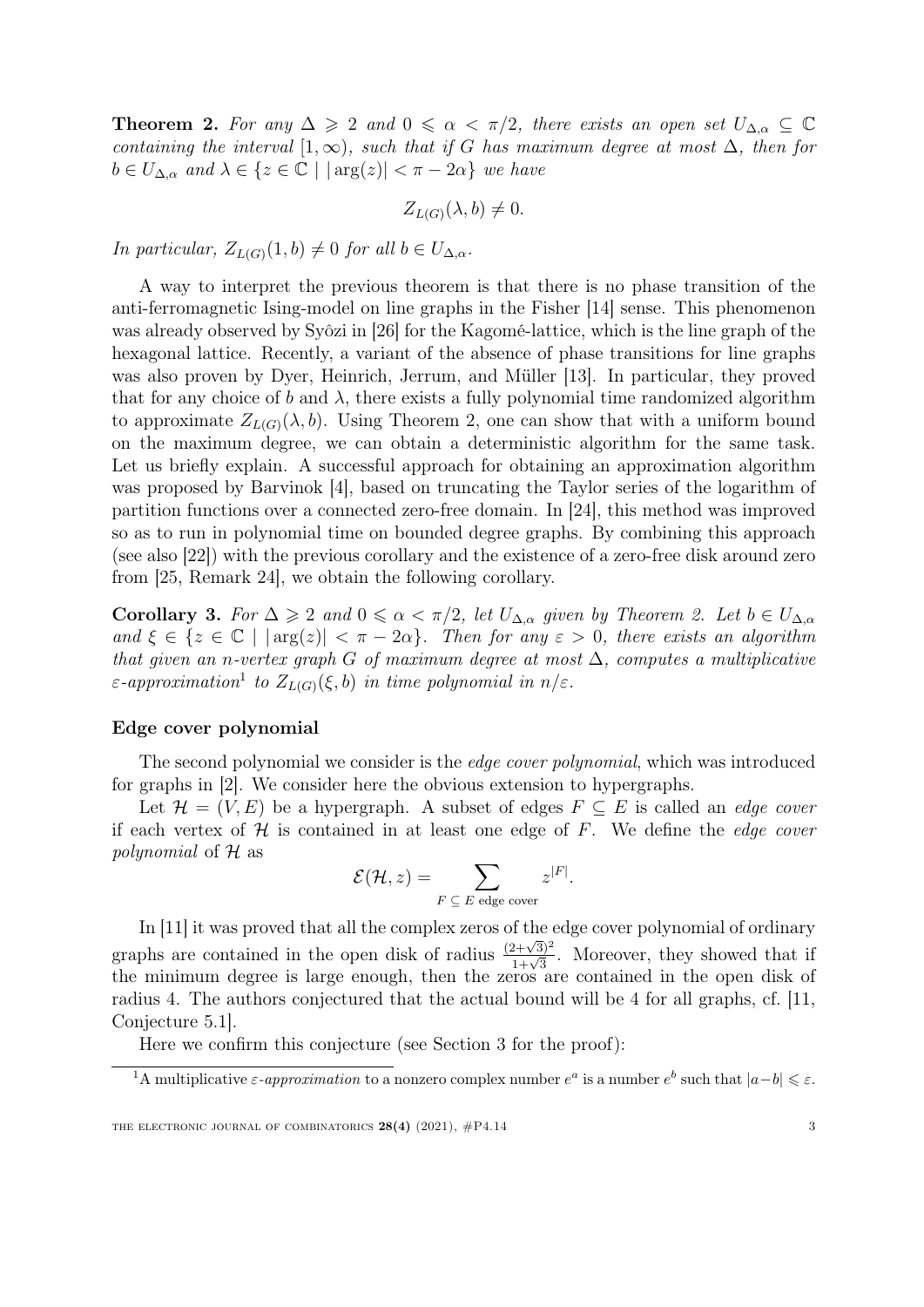<span id="page-4-2"></span>**Theorem 4.** Let  $H$  be a hypergraph with largest edge of size k without isolated vertices. Then

- (i)  $\mathcal{E}(\mathcal{H}, z) \neq 0$  if  $|z| > 2^k$ ,
- (ii) if moreover  $k = 2$ , then  $\mathcal{E}(G, z) \neq 0$  if  $|z| \geq 4$ .

In fact we can prove a more refined result, which for graphs gives a zero-free region containing the positive real line. We state here only the result for graphs, see Section [3](#page-8-0) for the extension to hypergraphs and its proof.

<span id="page-4-1"></span>**Theorem 5.** Let G be graph without isolated vertices. Then all roots of  $\mathcal{E}(G, z)$  are contained in the set  $\{-(1-\alpha)^2 \mid |\alpha| \leq 1\}.$ 

<span id="page-4-0"></span>See Figure [1](#page-4-0) below for a picture of the set in Theorem [5.](#page-4-1)



Figure 1: Roots of edge cover polynomial of some graphs on 10 vertices and the boundary of the set  $\{-(1-\alpha)^2 \mid |\alpha| \leq 1\}.$ 

Combining the theorem above with Barvinok's method [\[4\]](#page-20-0) and the improvement from [\[24\]](#page-21-1), we obtain a fully polynomial time approximation scheme for approximating the edge cover polynomial on the the complement of the set  $\{-(1-\alpha)^2 \mid |\alpha| \leq 1\}$  on bounded degree graphs. To do this one needs to interpolate from 'infinity'. Equivalently, one can interpolate the independence polynomial of the dual hypergraph (see below) from zero. We omit further details, but refer to [\[4,](#page-20-0) [24\]](#page-21-1), noting that in [\[24\]](#page-21-1) hypergraphs are not considered but the extension of the approach from [\[24\]](#page-21-1) to hypergraphs is laid out in [\[22\]](#page-21-8). We note that on the real line this a gives a completely different algorithm than the one in [\[20,](#page-21-2) [21\]](#page-21-3), which is based on decay of correlations. See also [\[6,](#page-20-2) [17\]](#page-21-4) for randomized algorithms based on Markov chains.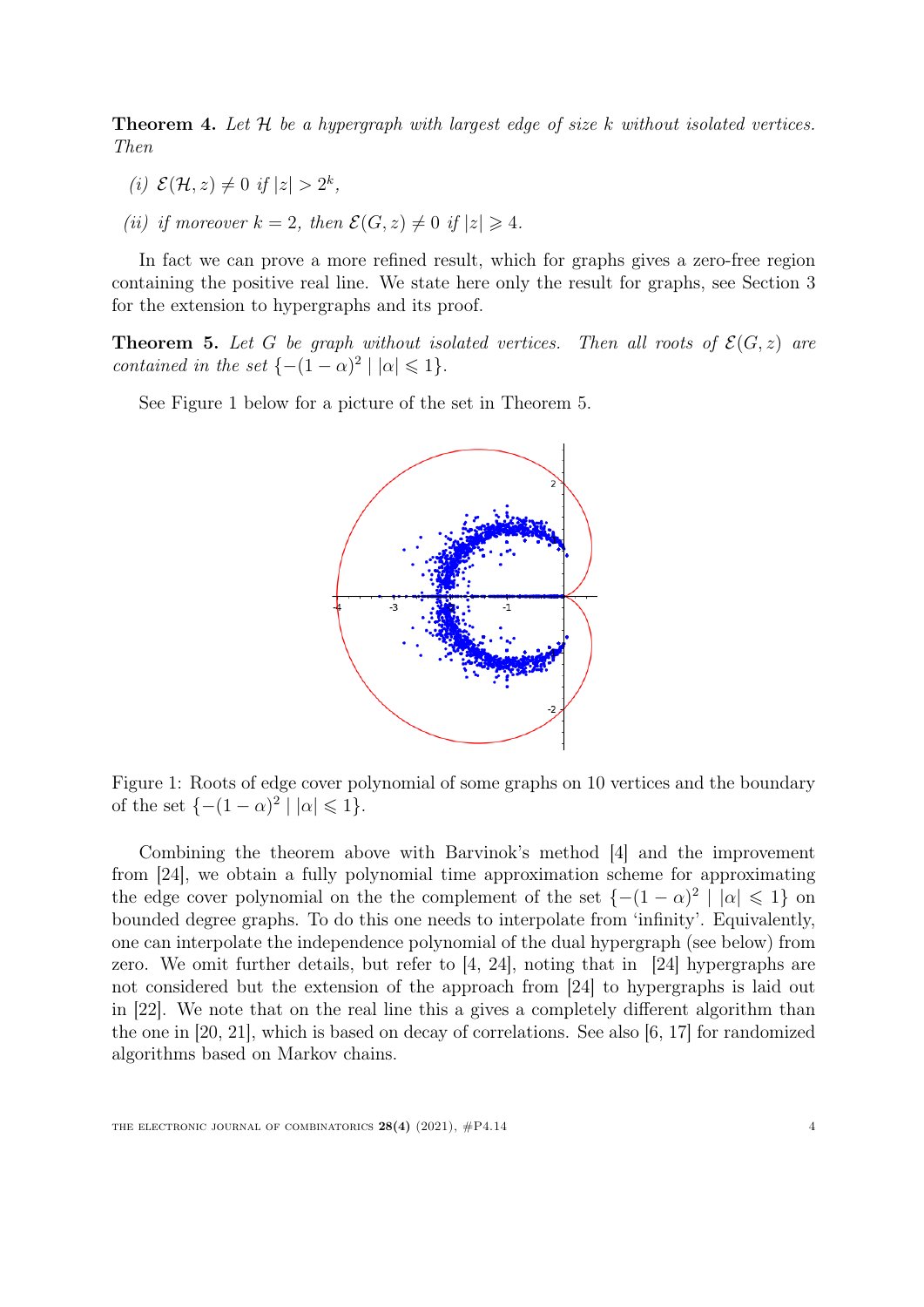#### Independent sets

It is important to note that the notion of an edge cover of a hypergraph  $H$  is strongly related to independent sets of hypergraphs. We call a set of vertices  $A \subseteq V$  an *independent* set, if no subset of A forms an edge of  $\mathcal{H}$  (in [\[5\]](#page-20-5) this is called a *weak independent set*). In other words, a set A is independent if and only if any edge of  $H$  contains at least one vertex from  $V \setminus A$ . Such a set is called a *vertex cover*. Let us denote the *independence* polynomial of H by

$$
I(\mathcal{H}, z) = \sum_{A \subseteq V \text{ independent}} z^{|A|}.
$$

A natural way to describe a vertex cover of a hypergraph  $H$  is to consider an edge cover in the dual hypergraph  $\mathcal{H}^T$  with vertex set E and edges  $\{ \{ e \in E \mid v \in e \} \mid v \in V \}$ . Then it is not hard to see that

$$
I(\mathcal{H},z) = z^{|V|} \mathcal{E}(\mathcal{H}^T,1/z).
$$

Thus we have the following corollary.

**Corollary 6.** Let H be a hypergraph of degree at most  $\Delta$ . If  $|z| < 2^{-\Delta}$ , then

$$
I(\mathcal{H},z)\neq 0.
$$

#### Domination polynomials

As an additional application we obtain a bound on the roots of the total domination and domination polynomial that is independent of the number of vertices.

For a graph G a set  $S \subseteq V(G)$  is called a dominating set if for every  $u \in V(G)$ we have either  $u \in S$  or there exists a neighbor  $v \in S$  of u. Let  $d_k(G)$  denote the number of dominating sets of size  $k$  in  $G$ . The domination polynomial is defined as  $D(G, z) = \sum_{k} d_k(G) z^k$ . See [\[3,](#page-20-6) [1,](#page-20-7) [19\]](#page-21-10) for further details.

Similarly, for a graph G a set  $S \subseteq V(G)$  is called a total dominating set if for every  $u \in V(G)$  there exists a neighbor  $v \in S$  of u. Let  $d_k^{(t)}$  $\chi_k^{(t)}(G)$  denote the number of dominating sets of size k in G. The total domination polynomial is defined as  $D_t(G, z) = \sum_k d_k^{(t)}$  $\kappa_k^{(t)}(G)z^k.$ See [\[9,](#page-20-8) [12\]](#page-20-9) for further details.

[9, 12] for further details.<br>In [\[23\]](#page-21-11) it is shown that  $D(G, z)$  has all its complex zeros in a disk of radius  $\sqrt[5]{2^n - 1}$ around  $-1$ . (Here  $\delta$  denotes the minimum degree.) In [\[18\]](#page-21-12) the authors showed a similar around  $-1$ . (Here *o* denotes the minimum degree.) In [18] the authors showed a similar bound for  $D_t(G, z)$ , namely all the complex zeros are in the disk of radius  $\sqrt[3]{2^n - 1}$  around −1. Observe that both bounds depend on the number of vertices of the graph.

For a graph G and a vertex v let  $N_G(v)$  denote the set of neighbors of v, that is,  $N_G(v) = \{u \in V \mid (u, v) \in E\}.$  Let  $N_G[v] = N_G(v) \cup \{v\}$ , this is called the closed neighborhood of v. Let us define the hypergraph  $\mathcal{D}_G$  (resp.  $\mathcal{D}_{G,t}$ ) on the vertex set  $V(G)$ with edges  $\{N_G[v] \mid v \in V(G)\}$  (resp.  $\{N_G(v) \mid v \in V(G)\}\)$ ). Now observe that the (total) domination polynomial of G is an edge cover polynomial of  $\mathcal{D}_G$  (resp.  $\mathcal{D}_{G,t}$ ), that is,  $D(G, z) = \mathcal{E}(\mathcal{D}_G, z)$  and  $D_t(G, z) = \mathcal{E}(\mathcal{D}_{G,t}, z)$ . By specializing Theorem [4](#page-4-2) we obtain that the roots of  $D(G, z)$  (resp.  $D_t(G, z)$ ) are contained in a disk of radius  $2^{\Delta(G)+1}$  (resp.  $2^{\Delta(G)}$ ) around 0, assuming the graph G has no isolated vertices. (Here  $\Delta$  denotes the maximum degree.)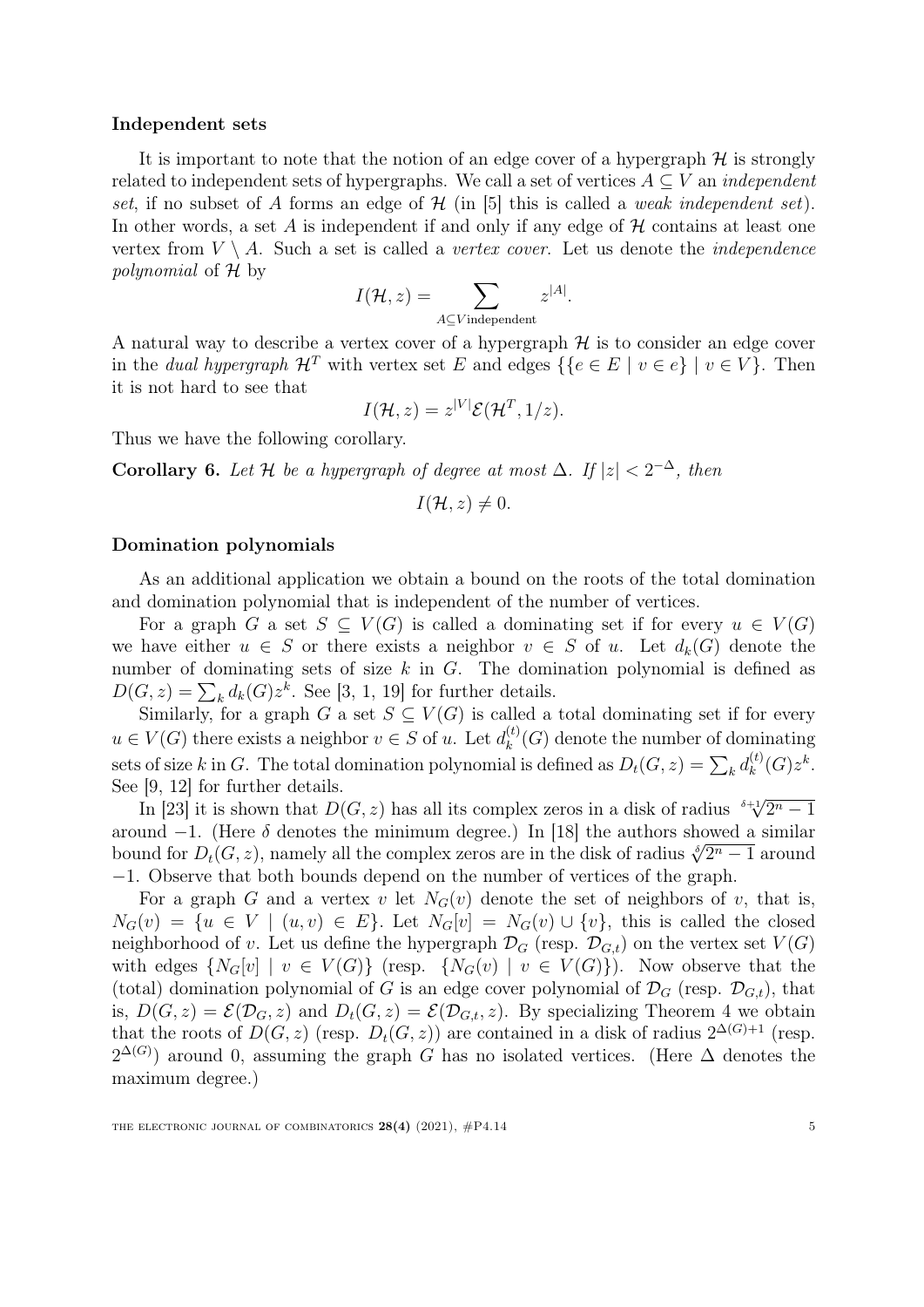**Corollary 7.** Let G be a graph without isolated vertex and with maximum degree  $\Delta$ . Then the roots of the domination polynomial of G are contained in the disk of radius  $2^{\Delta(G)+1}$ . The roots of the total domination polynomial of G are contained in the disk of radius  $2^{\Delta(G)}$ .

#### Organization

In the next section we recall some notation and the main result of Wagner [\[27\]](#page-21-5). In Section [3](#page-8-0) we prove our results for the edge cover polynomial, and in Section [4](#page-14-0) we prove our results for the Ising model. In the final section we close with an open question and some remarks.

## 2 Preliminaries

Let us recall some notations and results of Wagner [\[27\]](#page-21-5).

Let  $A \subset \mathbb{C}$ . We say that a multivariate polynomial p with variables  $z_1, \ldots, z_n$  is A-nonvanishing, if either p is constant zero or  $p(z_1, \ldots, z_n) \neq 0$  if all  $z_i \in A$ .

Also we denote

- the sector  $\mathcal{S}[\theta] = \{z \in \mathbb{C} \mid |\arg(z)| < \theta\}$  for some  $0 \leq \theta < \pi$ ;
- the open interior of disk  $\kappa \mathcal{D} = \{z \in \mathbb{C} \mid |z| < \kappa\}$  for some  $0 < \kappa$ ;
- the open exterior of a disk  $\rho \mathcal{E} = \{z \in \mathbb{C} \mid |z| > \rho\}$  for some  $0 < \rho < \infty$ .

In what follows we will use the degree sequence and the degree of a vertex. To emphasize the difference, we will use  $deg(\mathcal{H})$  for the degree sequence of a hypergraph  $\mathcal{H}$ , and  $d_{\mathcal{H}}(v)$  for the degree of a vertex v. Let us fix a hypergraph  $\mathcal{H} = (V, E)$ . Then associate to each vertex v of H a sequence of complex numbers  $u^{(v)} = (u_0^{(v)})$  $u_0^{(v)}, \ldots, u_{d_{\mathcal{H}}}^{(v)}$  $\binom{v}{d_{\mathcal{H}}(v)}$  and to every edge e associate a complex number  $\lambda_e$ . We define the (multivariate) subgraph counting polynomial of H with variables  $x_v, v \in V$ , as

$$
Z_{\mathcal{W}}(\mathcal{H}, \lambda, u; x) = \sum_{F \subseteq E} \lambda^F u_{\deg(F)} x^{\deg(F)},
$$

where  $\lambda^F = \prod_{e \in F} \lambda_e$ ,  $u_{\deg(F)} = \prod_{v \in V} u_{d_F}^{(v)}$  $\int_{dF(v)}^{(v)} \text{ and } x^{\deg(F)} = \prod_{v \in V} x_v^{d_F(x)}$ .

The strategy in [\[27\]](#page-21-5) to obtain a zero-free region for  $Z_W(\mathcal{H}, \lambda, u; x)$  is based on properties of two other polynomials. The first is the *base polynomial* of  $H$ , defined as,

$$
\Omega(\mathcal{H}, \lambda, x) = \prod_{e \in E} \left( 1 + \lambda_e \prod_{v \in e} x_v \right)
$$

and the other is the key polynomial of a vertex  $v$ , defined as

$$
K^{(v)}(z) = \sum_{i=0}^{d_{\mathcal{H}}(v)} \binom{d_{\mathcal{H}}(v)}{i} u_i^{(v)} z^i.
$$

Now we are ready to state Wagner's theorem.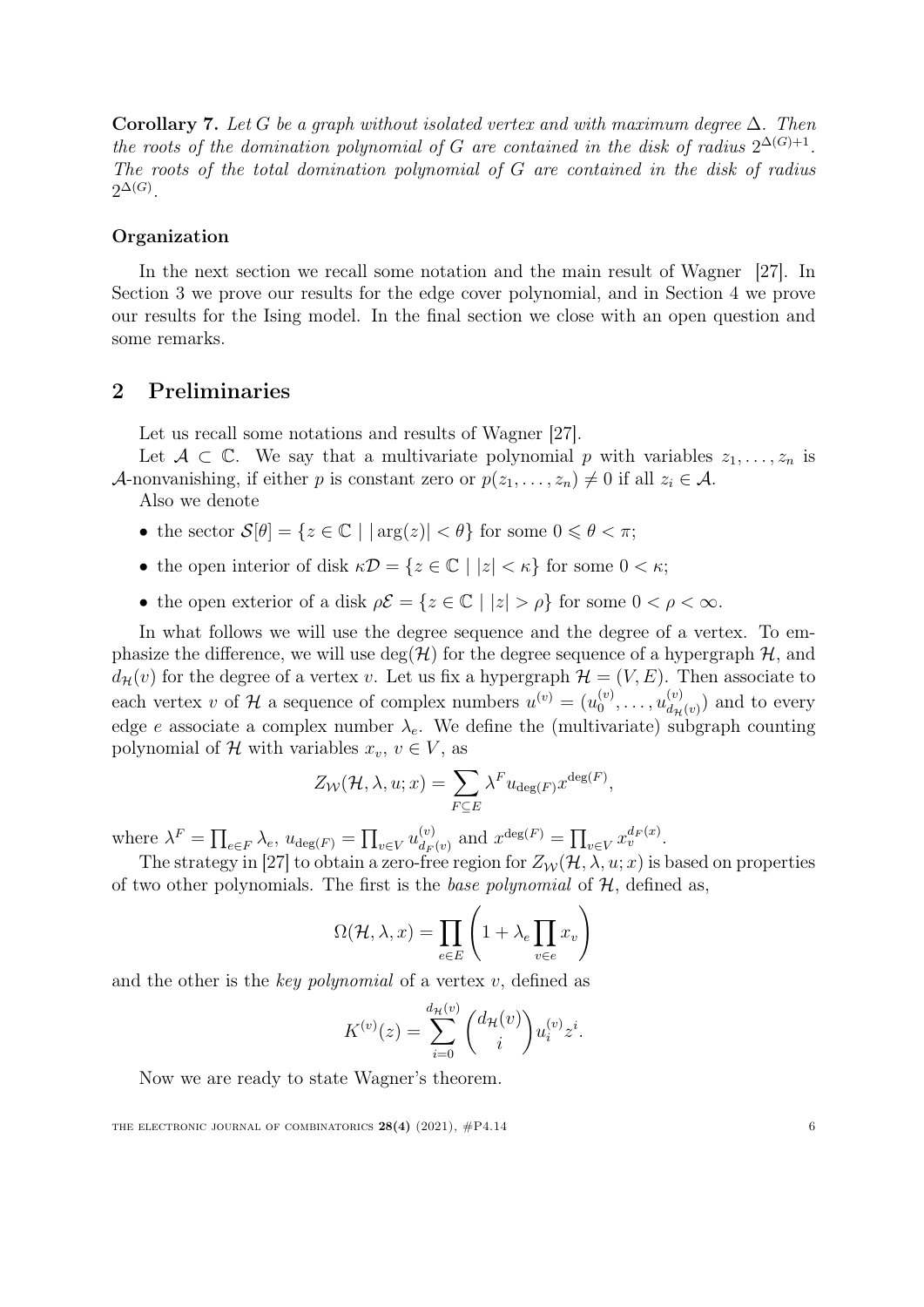<span id="page-7-0"></span>**Theorem 8** (Theorem 3.2 of [\[27\]](#page-21-5)). Let  $\mathcal{H}$ ,  $u$ , and  $\lambda$  be defined as above.

- (i) If  $\Omega(\mathcal{H},\lambda;x)$  is  $\mathcal{S}[\pi/2]$ -nonvanishing and for each vertex v,  $K^{(v)}(z)$  is  $\mathcal{S}[\pi-\alpha]$ nonvanishing, then  $Z_{\mathcal{W}}(\mathcal{H}, \lambda, u; x)$  is  $\mathcal{S}[\pi/2 - \alpha]$ -nonvanishing.
- (ii) If  $\Omega(\mathcal{H},\lambda;x)$  is  $\kappa\mathcal{D}$ -nonvanishing and for each vertex v,  $K^{(v)}(z)$  is  $\rho\mathcal{D}$ -nonvanishing, then  $Z_{\mathcal{W}}(\mathcal{H}, \lambda, u; x)$  is  $\kappa \rho \mathcal{D}$ -nonvanishing.
- (iii) If  $\Omega(\mathcal{H},\lambda;x)$  is  $\kappa \mathcal{E}$ -nonvanishing and for each vertex v,  $K^{(v)}(z)$  is  $\rho \mathcal{E}$ -nonvanishing and of degree  $d_{\mathcal{H}}(v)$ , then  $Z_{\mathcal{W}}(\mathcal{H}, \lambda, u; x)$  is  $\kappa \rho \mathcal{E}$ -nonvanishing.

We note that this result is only stated for graphs in [\[27\]](#page-21-5), but the extension to hypergraphs that we present here is straightforward. For convenience of the reader we will provide a proof, closely following Wagner's proof for the graph case. Before we start, we would further like to make two remarks.

<span id="page-7-1"></span>Remark 9. From the definition of  $\Omega(\mathcal{H}, \lambda, x)$  it follows that if each hyperedge has size at least 2, then  $\Omega(\mathcal{H}, \lambda, x)$  is  $\mathcal{S}[\pi/2]$ -nonvanishing if and only if each  $\lambda_e \geq 0$  and the size of each hyperedge equals 2. Therefore part (i) of the theorem only applies to ordinary graphs.

<span id="page-7-3"></span>Remark 10. Another useful observation is the case when  $\mathcal H$  is a k-uniform hypergraph. Using the substitution  $x_v = z^{1/k}$  for each vertex v of  $\mathcal{H}$ , the polynomial

$$
Z_{\mathcal{W}}(\mathcal{H}, \lambda, u; x) = \sum_{F \subseteq E} \lambda^F u_{\deg(F)} z^{|F|}
$$

is a one variable polynomial, since in a k-uniform hypergraph  $\sum_{v \in V} d_F(v) = k|F|$ .

To prove Theorem [8](#page-7-0) we will need the following lemma.

<span id="page-7-2"></span>**Lemma 11** (Schur-Szegő, Proposition 2.4(b) and (c) of [\[27\]](#page-21-5)). Let  $P(z) = \sum_j c_j z^j$  and  $K(z) = \sum_{j=0}^{d} {d \choose j}$  $\psi_j^d$ ) $u_jz^j$  be polynomials in one complex variable, with  $\deg P \leqslant d$ . The Schur-Szegő composition of polynomials  $P(z)$  and  $K(z)$  is the polynomial  $Q(z) = \sum_{j=0}^{d} u_j c_j z^j$ . For any  $\kappa > 0$  and  $\rho > 0$ , if  $P(z)$  is  $\rho \mathcal{D}$ -nonvanishing and  $K(z)$  is  $\kappa \mathcal{D}$ -nonvanishing, then  $Q(z)$  is  $\kappa \rho \mathcal{D}$ -nonvanishing. Similarly, if  $P(z)$  is  $\rho \mathcal{E}$ -nonvanishing and  $K(z)$  is  $\kappa \mathcal{E}$ nonvanishing and  $deg(K) = d$ , then  $Q(z)$  is  $\kappa \rho \mathcal{E}$ -nonvanishing.

Proof of Theorem [8.](#page-7-0) By Remark [9](#page-7-1) above, part (i) is covered by Theorem 3.2 of [\[27\]](#page-21-5). We therefore focus on the case that  $\Omega(\mathcal{H}, \lambda; x)$  is  $\kappa \mathcal{D}$ -nonvanishing and each key polynomial  $K^{(v)}(z)$  is  $\rho\mathcal{D}$ -nonvanishing. The proof for the case where  $\mathcal D$  is replaced by  $\mathcal E$  follows along exactly the same lines.

We identify the vertex set V with  $\{1, \ldots, n\}$ . We define a sequence of polynomials,  $F_0(x), F_1(x), \ldots, F_n(x)$  as follows. We set  $F_0(x) := \Omega(\mathcal{H}, \lambda, x)$ . For all  $1 \leq i \leq n$  we let  $F_i(x)$  to be obtained as the Schur-Szegő composition of  $F_{i-1}(x)$  and the *i*th key polynomial in the variable  $x_i$ ,  $K_i(x_i)$  (the remaining variables being absorbed in the coefficients). By induction one has

$$
F_i(x) = \sum_{F \subseteq E} \lambda^F \left( \prod_{j=1}^i u_{d_F(j)}^{(j)} \right) x^{\deg(F)},
$$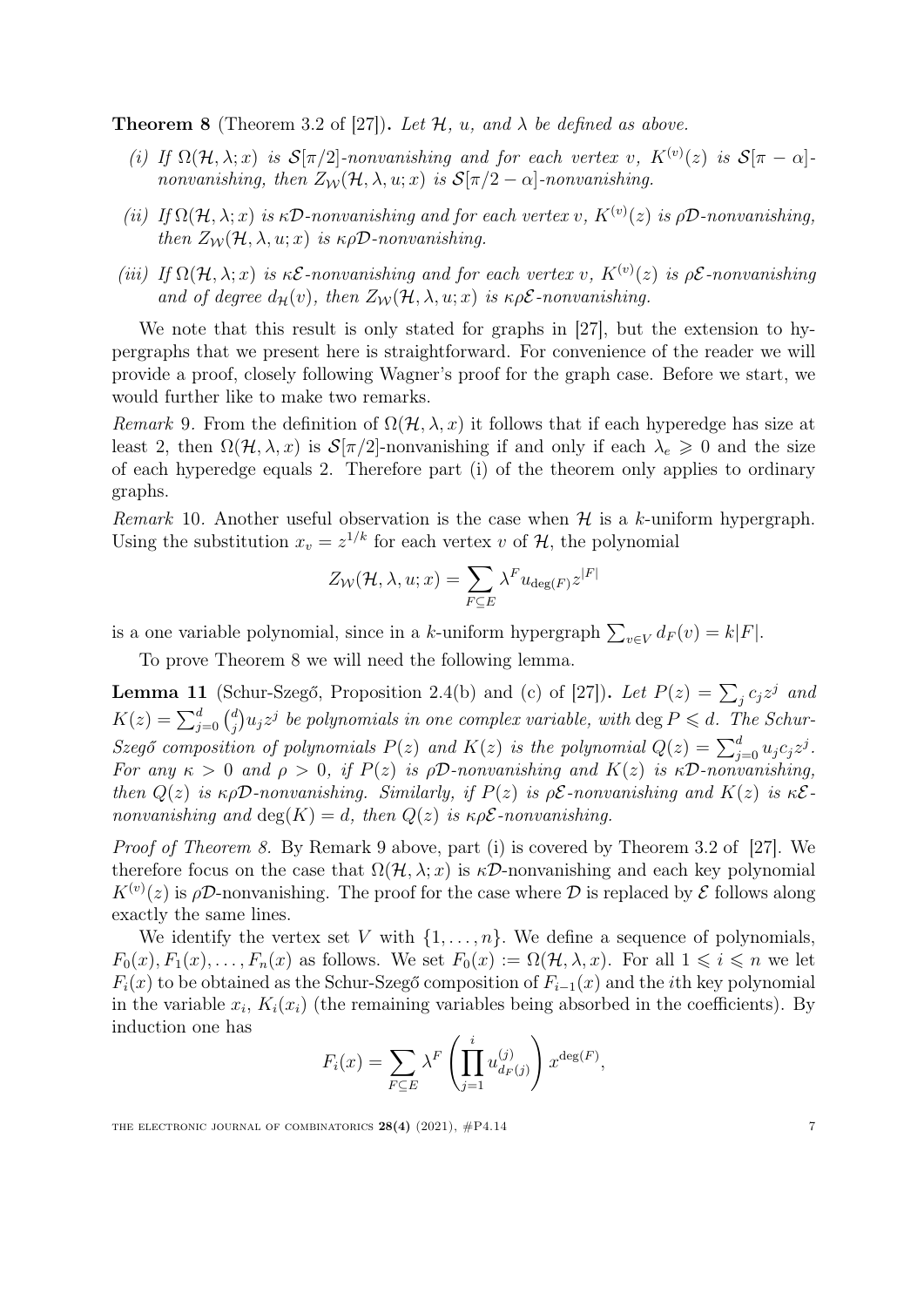implying that  $F_n(x) = Z_{\mathcal{W}}((\mathcal{H}, \lambda, u; x)).$ 

We next show by induction that if  $\xi_1, \ldots, \xi_n$  are such that

 $\xi_i \in \kappa \rho \mathcal{D}$  if  $j < i$  and  $\xi_j \in \rho \mathcal{D}$  if  $j > i$ ,

then  $F_{i-1}(\xi_1,\ldots,\xi_{j-1},x_i,\xi_{i+1},\ldots,\xi_n)$  is  $\rho\mathcal{D}$ -nonvanishing. The base case  $i=1$  follows from the assumption. By Lemma [11](#page-7-2) we immediately obtain the induction step. To see that  $F_n(x)$  is  $\kappa \rho \mathcal{D}$ -nonvanishing, we apply Lemma [11](#page-7-2) once more to  $F_{n-1}(\xi_1, \ldots, \xi_{n-1}, x_n)$ and  $K_n(x_n)$ , for any choice of  $\xi_1, \ldots, \xi_{n-1} \in \kappa \rho \mathcal{D}$ , which is  $\kappa \mathcal{D}$ -nonvanishing by the above, to obtain the desired result.  $\Box$ 

Our main goal will be to express the partition function of the Ising-model of a line graph and the edge cover polynomial as a subgraph counting polynomial. We start with the edge cover polynomial, as this is easiest one.

### <span id="page-8-0"></span>3 Edge cover polynomial

We start by giving two proofs of Theorem  $4(i)$  $4(i)$ , by expressing the edge cover polynomial as a subgraph counting polynomial in two different ways. After this we prove Theorem [5](#page-4-1) and we conclude with proving that for graphs −4 cannot be a root of the edge cover polynomial thereby concluding the proof of Theorem [4\(](#page-4-2)ii).

#### 3.1 First proof of Theorem [4\(](#page-4-2)i)

**Lemma 12.** For a hypergraph  $H$ , the edge cover polynomial at  $\xi$  can be expressed as

$$
\mathcal{E}(\mathcal{H},\xi)=Z_{\mathcal{W}}(\mathcal{H},\xi,(0,1,\ldots,1);1).
$$

Proof. We simply have to check the definition of the subgraph counting polynomial, that is,

$$
Z_{\mathcal{W}}(\mathcal{H},\xi,(0,1,\ldots,1);1)=\sum_{F\subseteq E}\xi^{|F|}\prod_{v\in V(\mathcal{H})}\mathbf{1}_{d_F(v)>0}=\mathcal{E}(\mathcal{H},\xi).
$$

To apply Wagner's theorem, we have to investigate the location of zeros of the key polynomials. Let  $L_d(z) = (1 + z)^d$  and  $K_d(z) = (1 + z)^d - 1$ .

<span id="page-8-1"></span>**Lemma 13.** For any  $d \geq 0$ , the polynomials

$$
L_d(z) = (1+z)^d
$$
 and  $K_d(z) = \sum_{i=1}^d {d \choose i} z^i = (1+z)^d - 1$ 

are  $2\mathcal{E}$ -nonvanishing.

*Proof.* The statement is trivial for  $L_d(z)$ . On the other hand, the roots of  $K_d(z)$  are translations of the d-th root of unity by 1. Since the d-th roots of unity form vertices of a regular d-gon, therefore by simple geometric argument, we obtain the desired statement.

 $\Box$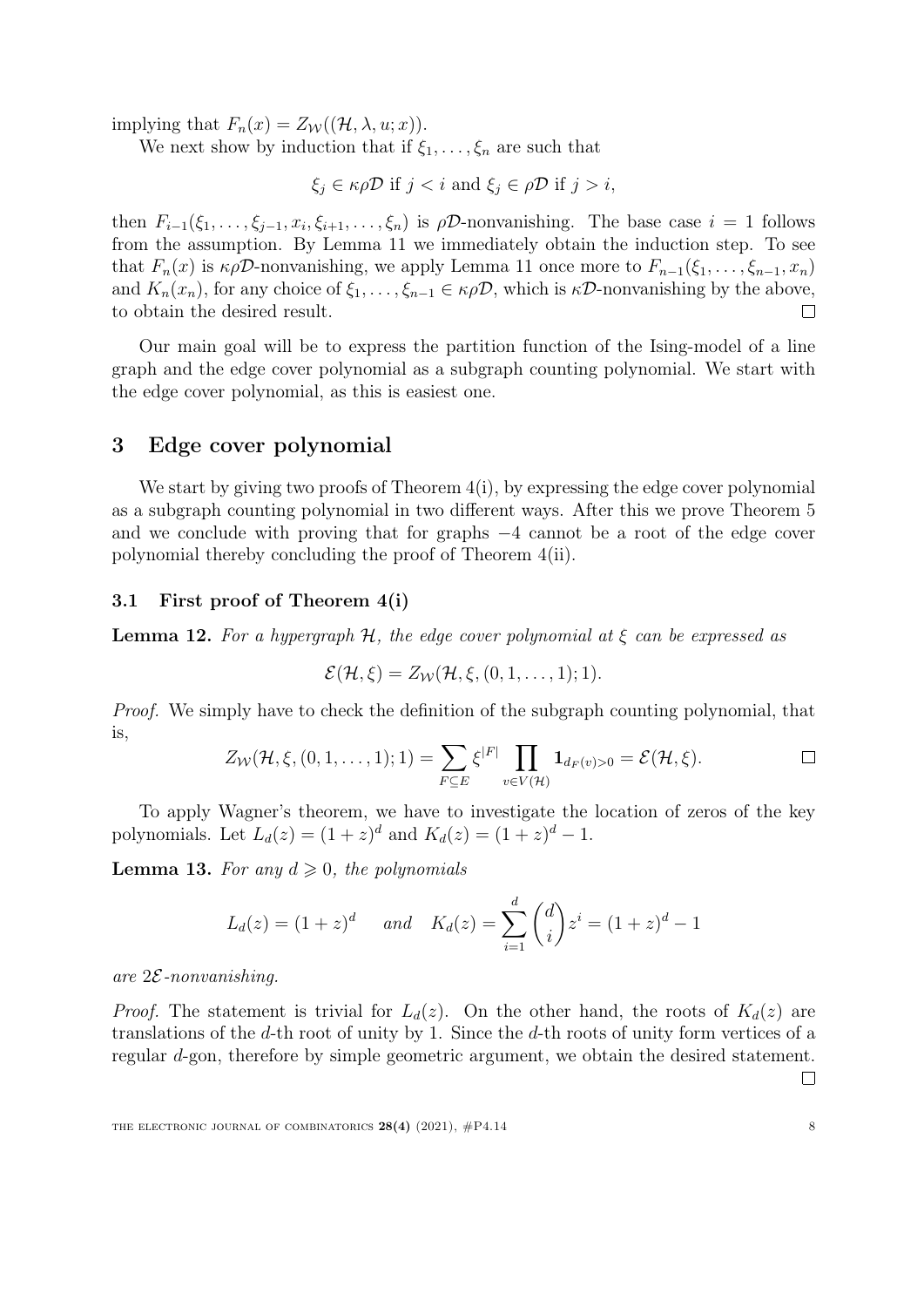Let us fix a value  $\xi \in \mathbb{C}$ , such that  $\kappa = |\xi| > 2^k > 1$ .

Lemma 14. The base polynomial,

$$
\prod_{e \in E} \left( 1 + \xi \prod_{v \in e} x_v \right),
$$

is  $\kappa^{-1/k} \mathcal{E}$ -nonvanishing.

*Proof.* This is clear since if each  $x_v$  has absolute value at least  $\kappa^{-1/k}$ , then

$$
\left|\xi \prod_{v \in e} x_v\right| > \kappa \prod_{v \in e} \kappa^{-1/k} = \kappa^{1-|e|/k} \geq 1.
$$

Now we are ready to prove Theorem [4\(](#page-4-2)i). We would like to show that  $\mathcal{E}(\mathcal{H}, \xi) \neq 0$ . Consider the polynomial  $Z_W(\mathcal{H}, \xi, (0, 1, \ldots, 1), z)$ . We will use Theorem [8](#page-7-0) to show that the subgraph counting polynomial is not zero at  $z = 1$ . Indeed, as the key polynomials are 2 $\mathcal{E}$ -nonvanishing, we get from Theorem [8](#page-7-0) that  $Z_W(\mathcal{H}, \xi, (0, 1, \ldots, 1), z)$  is  $2(\kappa^{-1/k})\mathcal{E}$ nonvanishing, that is  $(1 - \varepsilon)\mathcal{E}$ -nonvanishing for some  $\varepsilon > 0$ . As we are interested in the value of this polynomial at  $z = 1$ , and since  $1 \in (1 - \varepsilon)\mathcal{E}$ , we therefore obtain,

$$
0 \neq Z_{\mathcal{W}}(\mathcal{H}, \xi, (0, 1, \ldots, 1), 1) = \mathcal{E}(\mathcal{H}, \xi),
$$

as desired.

#### 3.2 Second proof of Theorem [4\(](#page-4-2)i)

It will be convenient for us to define for a hypergraph  $\mathcal{H} = (V, E)$  of largest edge size k, its uniformization,  $\hat{\mathcal{H}}$ , by adding new extra vertices to edges, in a way that we obtain a k-uniform hypergraph with same number of edges. Let the set of new vertices be denoted by S and the set of edges of  $\mathcal{\hat{H}}$  by  $\widehat{E}$ .

**Lemma 15.** For a hypergraph H the edge cover polynomial can be expressed as

$$
\mathcal{E}(\mathcal{H},z)=Z_{\mathcal{W}}(\widehat{\mathcal{H}},1,u;z^{1/k}),
$$

where  $u^{(v)} = (0, 1, 1, \dots, 1)$  if  $v \notin S$  and  $u^{(v)} = (1, \dots, 1)$  otherwise.

*Proof.* Observe that a subset of edges  $E$  in  $H$  is an edge cover if and only if the corresponding edges in H covers  $V(\mathcal{H})\backslash S$  as well. Thus the edge covering polynomial of H and the "relaxed edge cover polynomial" of  $\widehat{\mathcal{H}}$  are the same. The lemma is now an immediate corollary of the definition of the edge cover polynomial and Remark [10](#page-7-3) in the previous section.  $\Box$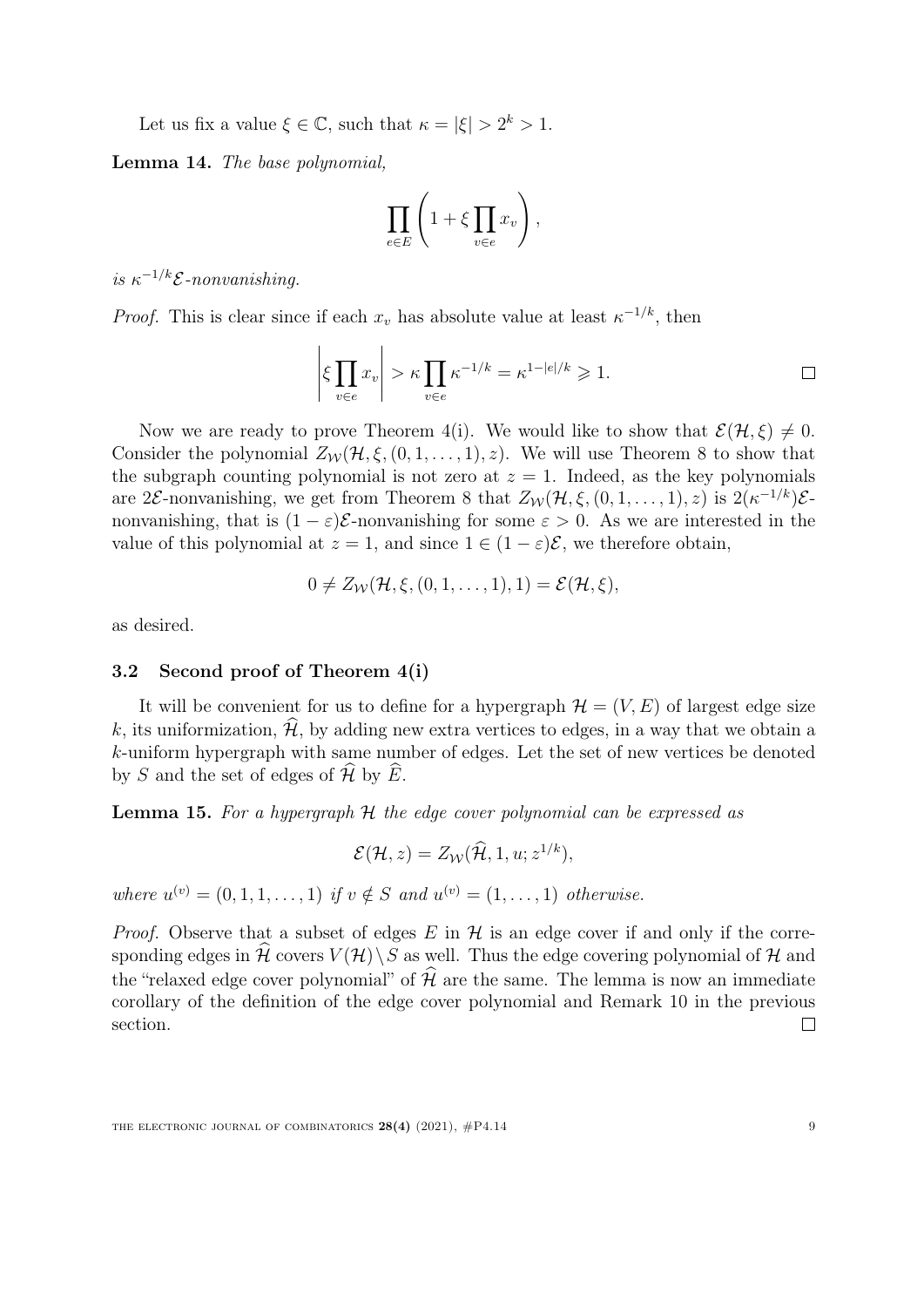In order to apply Wagner's theorem, we have to investigate the location of zeros of the key polynomials  $L_d(z) = (1+z)^d$  and  $K_d(z) = \sum_{i=1}^d {d \choose i}$  $j_i^d$   $z^i = (1 + z)^d - 1$ . We already proved the relevant properties of these polynomials in Lemma [13.](#page-8-1) Using this, we obtain by Theorem [8,](#page-7-0) that

$$
Z_{\mathcal{W}}(\widehat{\mathcal{H}}, 1, u; z) = \sum_{F \subseteq \widehat{E} \text{ covers } V(\mathcal{H}) \setminus S} z^{\sum_{v \in \widehat{V}} d_F(v)} = \sum_{F \subseteq \widehat{E} \text{ covers } V(\mathcal{H}) \setminus S} z^{k|F|}
$$

is 2 $\mathcal{E}$ -nonvanishing. By substituting  $z \mapsto z^{1/k}$ , we obtain a polynomial that is  $2^k \mathcal{E}$ nonvanishing, as desired.

#### 3.3 The Cardioid-like region

In this section, we will strengthen Theorem [4.](#page-4-2) We will not use Theorem [8,](#page-7-0) but a similar technique to find a zero-free region for the subgraph-counting function.

The following lemma will play the role of Asano-contraction in the main proof. This lemma is a slight modification of [\[15,](#page-21-13) Lemma 7].

<span id="page-10-0"></span>**Lemma 16.** Let  $p(z) = \sum_{k=0}^{d} a_k z^k$  such that  $a_d \neq 0$ . Assume that  $p(z) \neq 0$  if  $z \notin K$  for some  $K \subseteq \mathbb{C}$  closed set. Then

$$
q(z) = a_d z + a_0
$$

has its (unique) root contained in  $(-1)^{d+1}K^d$ .

*Proof.* Let  $p(z) = a_d(z + \xi_1) \dots (z + \xi_d)$ , where  $\xi_i \in -K$ . If we denote the root of  $q(z)$  by  $z_0$ , then

$$
z_0 = -\frac{a_0}{a_d} = -\frac{a_d \xi_1 \dots \xi_d}{a_d} \in (-1)^{d+1} K^d.
$$

We will call the previous polynomial transformation the Asano-contraction of  $p(z)$ over the variable z of degree d.

The idea of the proof is that we use Asano-contraction iteratively for a rightly chosen multivariate polynomial. The issue that could occur is that the resulting polynomial does not have the correct degree so that we cannot apply Asano-contraction again. To rule out this case, we have to relax the definition of the edge cover polynomial by saying there are vertices where we can use any number of edges similarly to the subgraph counting polynomial of the previous subsection.

**Definition 17.** Let H be a hypergraph with  $E(\mathcal{H}) = \{e_1, \ldots, e_m\}$  edges, and let S be a subset of  $V(\mathcal{H})$ . Then we define

• the base-polynomial

$$
\Omega_{\mathcal{H},S}(z_{e_1},\ldots,z_{e_m})=\prod_{v\in S}\left(\prod_{e:v\in e}(1+z_e)\right)\prod_{v\notin S}\left(\prod_{e:v\in e}(1+z_e)-1\right);
$$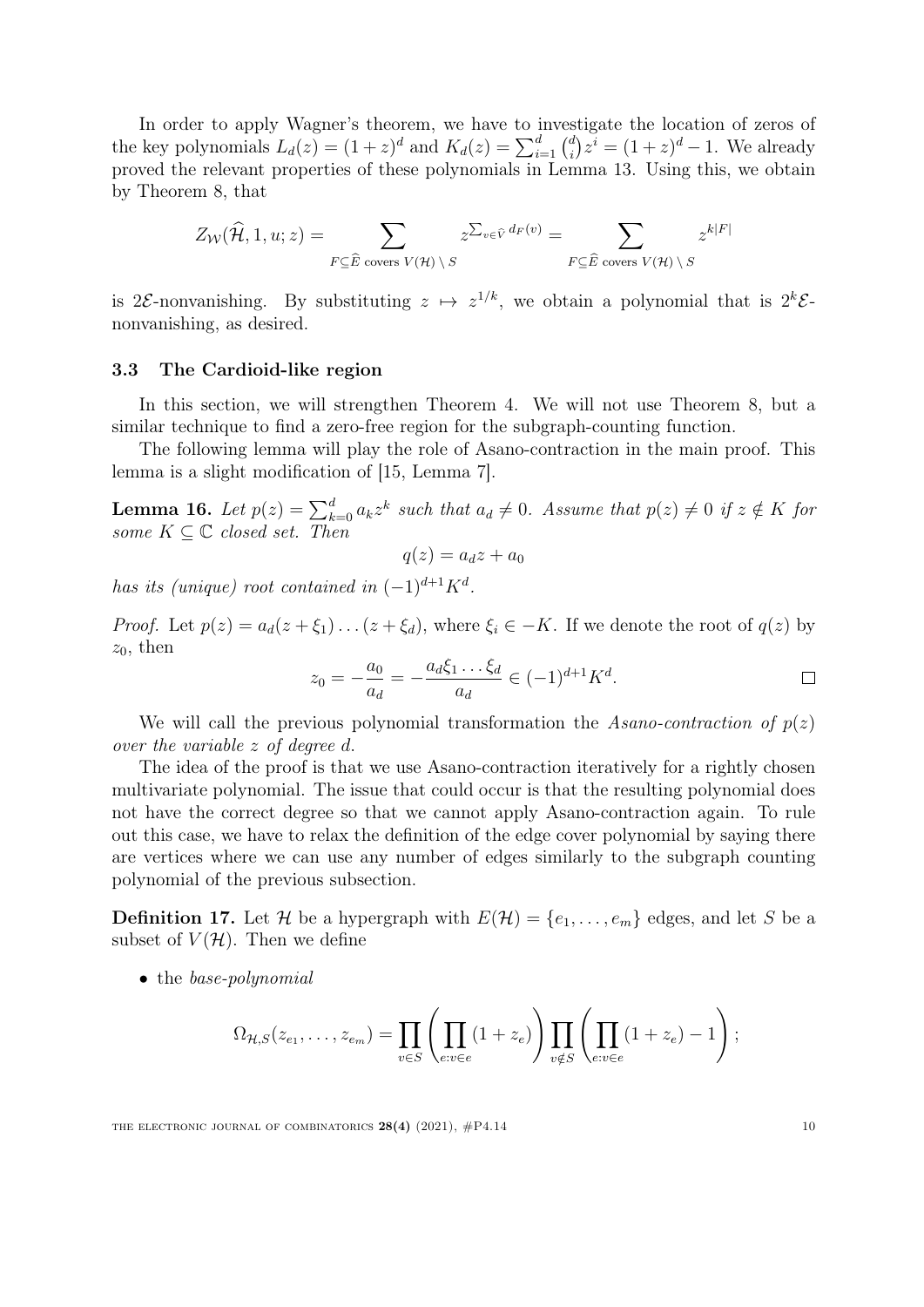• for  $0 \leq k \leq m$  the *intermediate polynomials* as

$$
P_{\mathcal{H},S,0}(\mathbf{z}) = \Omega_{\mathcal{H},S}(\mathbf{z}),
$$

and  $P_{\mathcal{H},S,k}(\mathbf{z})$  as the Asano-contraction of  $P_{\mathcal{H},S,k-1}(\mathbf{z})$  over the variable  $z_{e_k}$  of degree  $|e_k|$ ;

• the edge-cover polynomial of  $H$  relaxed over S as

$$
\mathcal{E}(\mathcal{H}, S, z) = P_{\mathcal{H}, S, m}(z, \ldots, z);
$$

- $B = \{ \alpha \in \mathbb{C} \mid |\alpha + 1| > 1 \}, \text{ and } T_k = \mathbb{C} \setminus \{ (-1)^{k+1} \prod_{i=1}^k \alpha_i \mid \alpha_1, \dots, \alpha_k \notin B \}, \text{ in }$ particular,  $T_1 = B$ ;
- Notation:  $T_{\mathcal{H},k} = T_{|e_1|} \times \cdots \times T_{|e_k|} \subseteq \mathbb{C}^k$ .

*Remark* 18. It is important to understand the meaning of  $P_{\mathcal{H},S,m}(z_{e_1},\ldots,z_{e_m})$ . Note that it is a multilinear polynomial since after an application of the Asano contraction to the variable  $z_e$  the resulting polynomial will be linear in this variable. So this polynomial can be written as

$$
\sum_{F \subseteq E(\mathcal{H})} a_F \prod_{e \in F} z_e.
$$

Now let us understand the coefficient  $a_F$ . This means that whenever  $e \in F$  we chose the degree |e| term from the previous multivariate polynomial, and whenever  $e \notin F$  we  $\prod_{v \in e} (1 + z_e) - 1$ . This means that we should choose at least one edge covering v into F, chose the constant term. Now observe that if  $v \notin S$ , then there is no constant term in otherwise  $a_F = 0$ . For  $v \in S$  there is no such requirement since there is a constant term in  $\prod_{v \in e} (1 + z_e)$ . So  $a_F = 1$  if the elements of F cover every vertex not in S. They may cover some vertices from S, but they do not need to. So the meaning of

$$
\mathcal{E}(\mathcal{H}, S, z) = P_{\mathcal{H}, S, m}(z, \ldots, z)
$$

is that it counts the edge sets F with weight  $z^{|F|}$  if it covers all vertices not in S. Thus  $\mathcal{E}(\mathcal{H}, \varnothing, z)$  is the classical edge cover polynomial of the hypergraph  $\mathcal{H}$ .

**Theorem 19.** Let  $\mathcal{H} = (V, E)$  be a hypergraph. For any set  $S \subseteq V$  containing all isolated vertices of  $H$ , and  $k \geqslant 0$ , the polynomial

$$
P_{\mathcal{H},S,k}(\mathbf{z})
$$

is non-zero and  $T_{\mathcal{H},k} \times B^{m-k}$ -nonvanishing.

*Proof.* We will prove the statement by induction on k. If  $k = 0$ , then the statement is trivial for any  $S \subseteq V(G)$ , since for any vertex the polynomials

$$
\prod_{v \in e} (1 + z_e) \text{ and } \prod_{v \in e} (1 + z_e) - 1
$$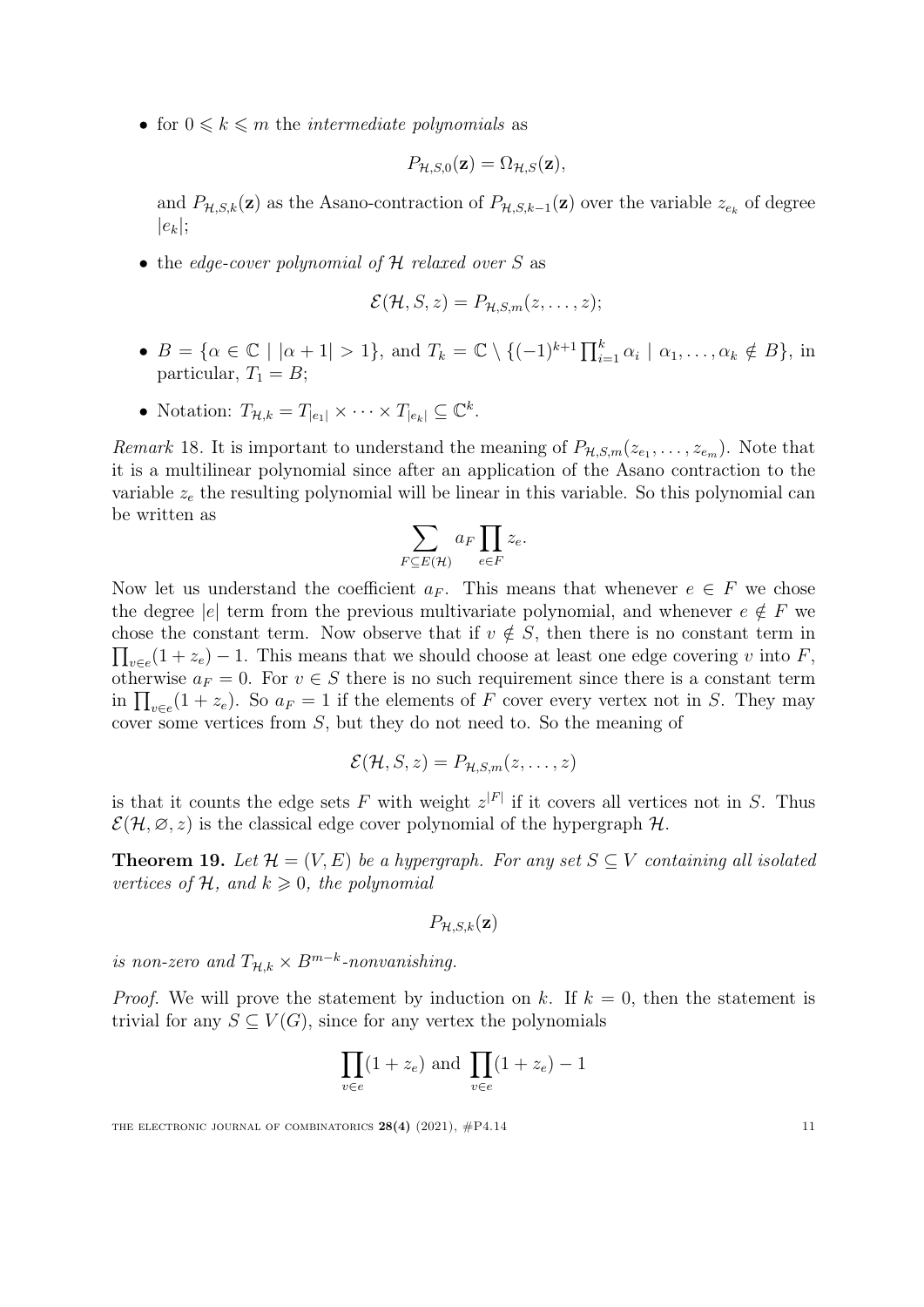are  $B^m$ -stable.

Let us assume that  $k \geq 1$ . Then, by induction, we have  $P_{\mathcal{H},S,k-1}(\mathbf{z})$  is  $T_{\mathcal{H},k-1} \times B^{m-k+1}$ . nonvanishing non-zero polynomial. Fix  $(\xi_1, \ldots, \xi_{k-1}) \in T_{\mathcal{H},k-1}$ , and  $\tau_{k+1}, \ldots, \tau_m \in B$ . Then,

 $p(z) = P_{\mathcal{H},S,k-1}(\xi_1,\ldots,\xi_{k-1},z,\tau_{k+1},\ldots,\tau_m)$ 

is a non-zero B-stable polynomial or the zero-polynomial.

We claim that  $p(z)$  is a polynomial of degree  $|e_k|$ . This is true, since the coefficient of  $z^{|e_k|}$  in  $p(z)$  is exactly

$$
P_{\mathcal{H}-e_k,S\cup e_k,k-1}(\xi_1,\ldots,\xi_{k-1},\tau_{k+1},\ldots,\tau_m),
$$

which is not the zero polynomial by induction. (Since new additional isolated vertices of  $\mathcal{H} - e_k$  are in  $e_k$ .)

If we denote

$$
q(z) = P_{\mathcal{H},S,k}(\xi_1,\ldots,\xi_{k-1},z,\tau_{k+1},\ldots,\tau_m),
$$

then  $q(z)$  is exactly the Asano-contraction of  $p(z)$  over z of degree  $|e_k|$ . By Lemma [16](#page-10-0) we have that  $q(z) \neq 0$  if  $z \in T_{|e_k|}$ .

Thus, we proved that for any choice of  $(\xi_1, \ldots, \xi_{k-1}, \xi_k) \in T_{\mathcal{H},k}$  and  $\tau_{k+1}, \ldots, \tau_m \in B$ , the polynomial

$$
P_{\mathcal{H},S,k}(\xi_1,\ldots,x_k,\tau_{k+1},\ldots,\tau_m)\neq 0,
$$

as desired.

Theorem [5](#page-4-1) follows directly from this result, taking  $S = \emptyset$  and realizing that the set T<sub>2</sub> is equal to the complement of the set  $\{-(1-\alpha)^2 \mid |\alpha| \leq 1\}$ , see the next lemma.

<span id="page-12-0"></span>**Lemma 20.** The set  $T_2 \subseteq \mathbb{C}$  is exactly  $\mathbb{C} \setminus \{-(1-\alpha)^2 \mid |\alpha| \leq 1\}$ .

In the forthcoming proof  $\angle BAC$  means the angle at A determined by the lines  $BA$ and AC.

*Proof.* The statement is equivalent with the the following statement. Let  $R = \{z \mid |(-1) |z| \leq 1$ , then the sets  $R_1 = \{z^2 | z \in R\}$  and  $R_2 = \{z_1z_2 | z_1, z_2 \in R\}$  are the same. Clearly,  $R_1 \subseteq R_2$  so we only need to prove the opposite containment. Note that both  $R_1$  and  $R_2$  are star convex from the point 0, so it is enough to prove that if  $w \in R_2$ , then there exists a w' such that  $arg(w') = arg(w)$  and  $|w'| \geq |w|$ . So we assume that  $z_1, z_2 \in R$  are on the boundary of R, and  $w = z_1 z_2$ . We show that if we choose z' to be the intersection of the boundary of  $R$  with the angle bisector of the angle determined by  $z_1$ , 0,  $z_2$ , then  $w' = z'^2$  satisfies the above conditions.

To see this we need the following geometric fact. Let ABC be a triangle and let D be the intersection of the circumscribed circle of ABC and the angle bisector of  $\angle BAC$ . Let E be the intersection of the angle bisector of  $\angle BAC$  and the side BC. Then  $|AB|\cdot|AC|$  =  $|AD| \cdot |AE|$ . This is because the triangles ABD and AEC are similar:  $\angle BAD = \angle EAC$ since AD is an angle bisector, and  $\angle ADB = \angle ACE$  by the inscribed angle theorem (see Figure [2](#page-13-0) for a picture describing this). Hence  $|AB| \cdot |AC| = |AD| \cdot |AE| \leq |AD|^2$ .

Applying this to  $A = 0$ ,  $B = z_1$ ,  $C = z_2$ ,  $D = z'$  we get the claim that for  $w = z_1z_2$ and  $w' = z'^2$  we have  $arg(w') = arg(w)$  and  $|w'| \geq |w|$ .  $\Box$ 

 $\Box$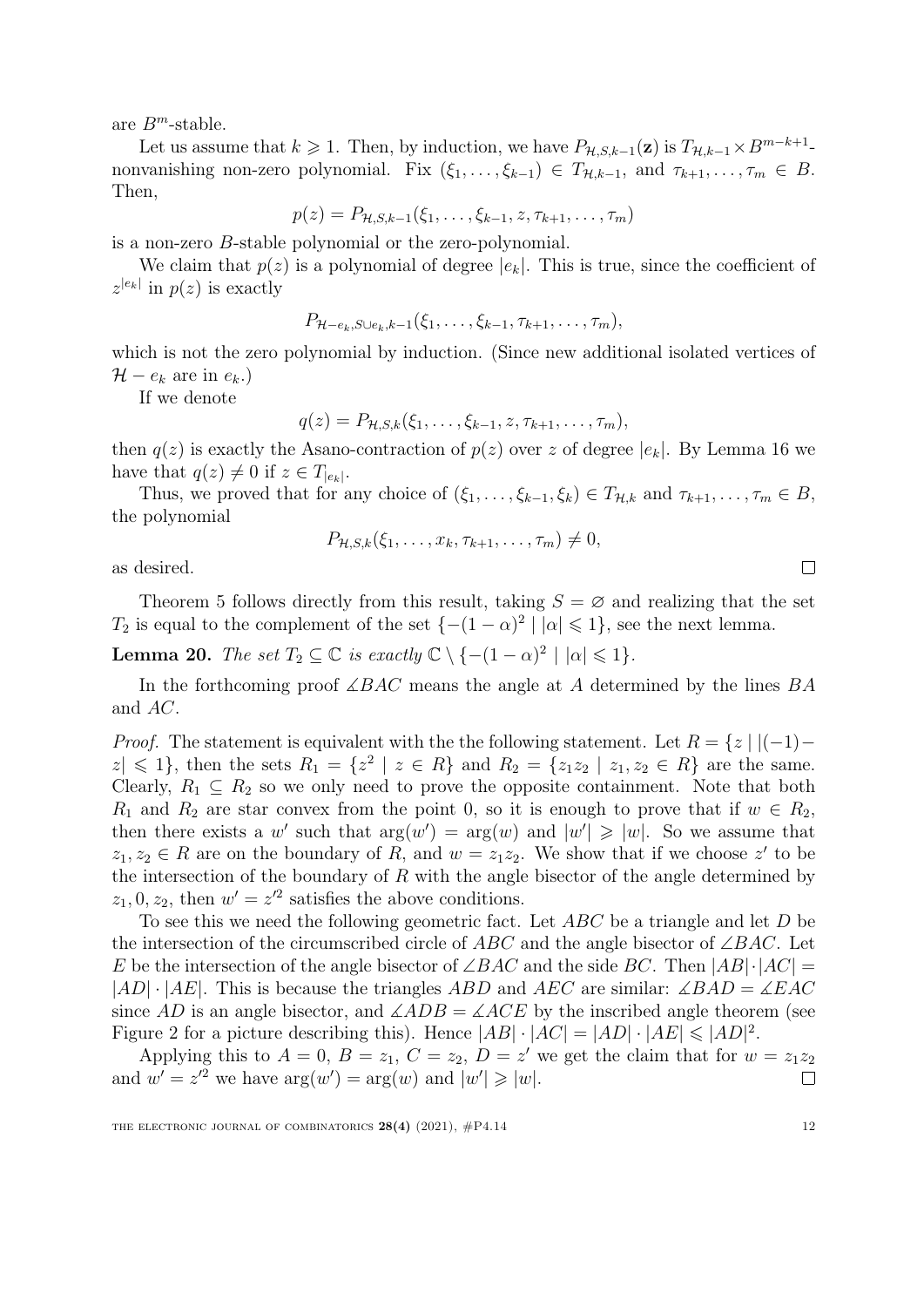<span id="page-13-0"></span>

Figure 2: Proof of the geometric fact from Lemma [20.](#page-12-0)

### 3.4 The evaluation at  $z_0 = -4$

The main goal of this subsection is to finish the proof of Theorem [4\(](#page-4-2)ii) and thereby confirming Conjecture 5.1 of [\[11\]](#page-20-4). By Theorem [5](#page-4-1) a root of the edge cover polynomial can have absolute value 4 only if it is equal to −4. As we will show, this case cannot occur.

We need the following lemma.

**Lemma 21.** Let  $G = (V, E)$  be a multigraph on m edges and let  $S \subset V$  be a set of vertices containing all isolated vertices of G. If  $\mathcal{E}(G, S, -4) = 0$  and  $e = (u, v) \in E$ , then either  $\mathcal{E}(G-e, S\cup \{u, v\}, -4) = 0$  or e is not a loop and  $\mathcal{E}(G/e, S, -4) = 0$ .

*Proof.* Suppose for contradiction that  $\mathcal{E}(G - e, S \cup \{u, v\}, -4) \neq 0$  and if e is not a loop, then  $\mathcal{E}(G/e, S, -4) \neq 0$ . Assume that the edges are ordered in a way such that  $e_m = e$ . To proceed, we have to discuss a few cases depending the size of e, and on the number of endpoints of  $e = (u, v)$  being in S.

If  $u = v$ , that is, e is a loop, then the polynomial

$$
P_{G,S,m}(-4,\ldots,-4,z)
$$

is a linear  $T_1 = B$ -nonvanishing polynomial that is zero at  $-4$ . This could only happen, if this is the zero polynomial, in which case the 'main coefficient'  $\mathcal{E}(G-e, S \cup \{u\}, -4) = 0$ , a contradiction.

For the remainder we may assume that  $u \neq v$ . If  $u, v \in S$ , then we have

$$
0 = \mathcal{E}(G, S, -4) = (-4 + 1) \cdot \mathcal{E}(G - e, S, -4).
$$

Thus  $\mathcal{E}(G - e, S \cup \{u, v\}, -4) = 0$ , a contradiction.

So we may assume that not both u and v are contained in  $S$ . The polynomial

$$
q(z) = P_{G,S,m}(-4,\ldots,-4,z),
$$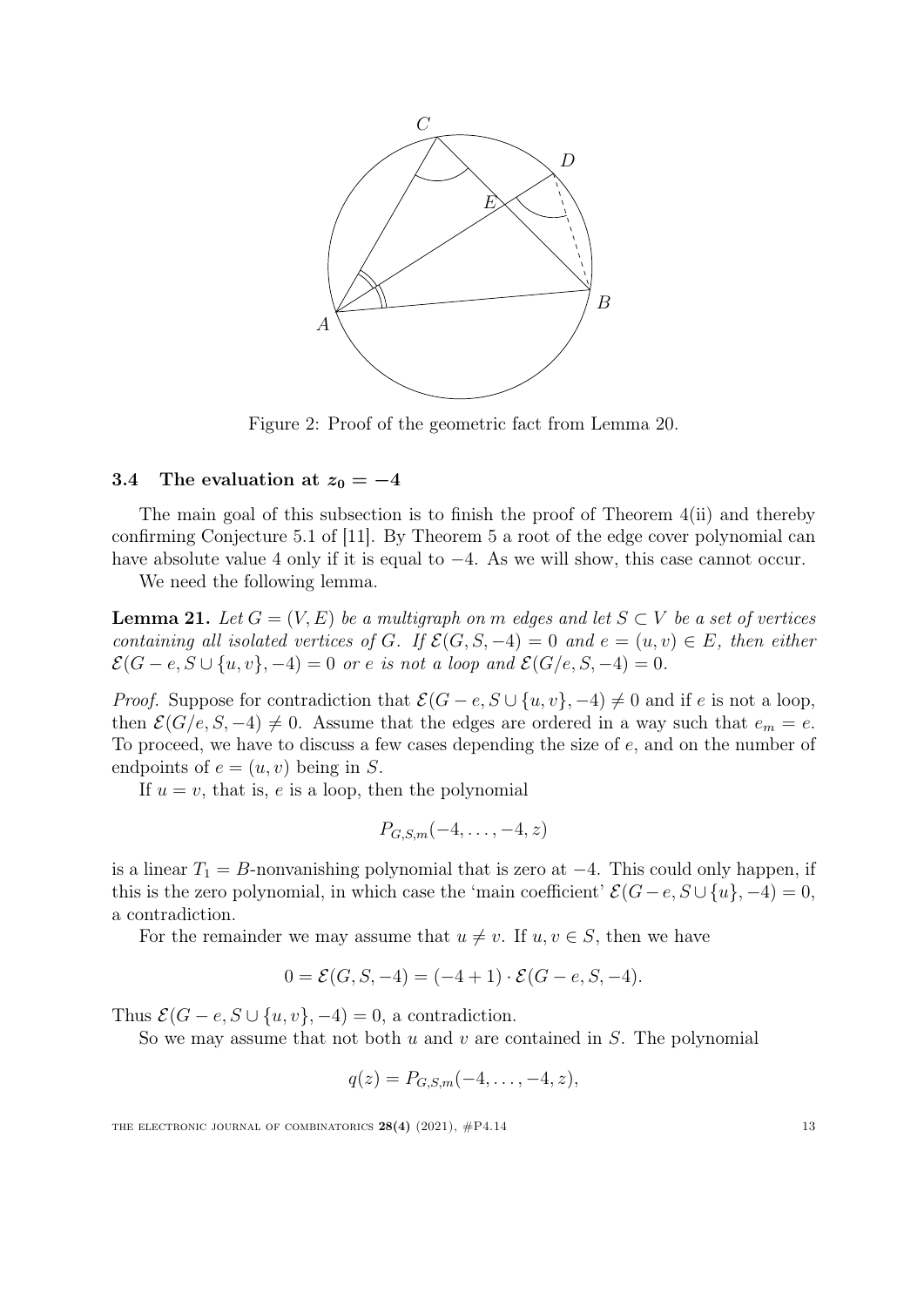is a non-zero linear polynomial with a zero at −4. Indeed, since the main coefficient is  $\mathcal{E}(G - e, S \cup \{u, v\}, -4) \neq 0$ . Next, consider the polynomial

$$
p(z) = P_{G,S,m-1}(-4,\ldots,-4,z).
$$

This is a polynomial of degree 2, which is B-nonvanishing. Since  $q(z)$  is the Asanocontraction of  $p(z)$ , the two zeros  $\xi_1, \xi_2$  of  $p(z)$  satisfy  $\xi_1 \xi_2 = 4$ . On the other hand, we know that  $p(z)$  is a B-nonvanishing polynomial, therefore,  $\xi_1 = \xi_2 = -2$ . In particular, the constant term and the linear term of  $p(z)$  are equal. We obtain that the constant term is equal to  $\mathcal{E}(G - e, S, -4)$  and the linear term is equal to  $\mathcal{E}(G - e, S \cup \{u\}, -4)$  +  $\mathcal{E}(G - e, S \cup \{v\}, -4)$ . Therefore we obtain in case  $u, v \notin S$ , that  $\mathcal{E}(G - e, S, -4)$  equals

$$
\mathcal{E}(G-e, S \cup \{u\}, -4) + \mathcal{E}(G-e, S \cup \{v\}, -4) = (\mathcal{E}(G-e, S, -4) + \mathcal{E}(G-u, S, -4)) + (\mathcal{E}(G-e, S, -4) + \mathcal{E}(G-v, S, -4)).
$$

From which it follows that

$$
0 = \mathcal{E}(G - e, S, -4) + \mathcal{E}(G - u, S, -4) + \mathcal{E}(G - v, S, -4) = \mathcal{E}(G/e, S, -4),
$$

as desired. Otherwise, we may assume by symmetry, that  $u \in S$  and  $v \notin S$ , in which case we obtain that  $\mathcal{E}(G - e, S, -4)$  equals

$$
\mathcal{E}(G - e, S \cup \{u\}, -4) + \mathcal{E}(G - e, S \cup \{v\}, -4) = \mathcal{E}(G - e, S, -4) + \mathcal{E}(G - e, S \cup \{u, v\}, -4),
$$

implying that  $\mathcal{E}(G - e, S \cup \{u, v\}, -4) = 0$ , a contradiction. This finishes the proof. П

As an immediate corollary we obtain that −4 cannot be a root of the edge cover polynomial.

Corollary 22. Let  $G = (V, E)$  be a multigraph and let  $S \subseteq V$  be a set containing all isolated vertices of G. Then

$$
\mathcal{E}(G, S, -4) \neq 0.
$$

Proof. For the sake of contradiction, assume that there exists such an example. Let G be a counterexample with the minimum number of edges. If G has no edge, then  $S = V$ , thus,  $\mathcal{E}(G, S, z) = 1$ . Therefore, we may assume that G has an edge. Let  $e \in E(G)$ . Then, by the previous lemma, either  $E(G-e, S\cup \{u, v\}, -4) = 0$  or  $E(G/e, S, -4) = 0$ . But in each case, the number of edges is strictly less than the number of edges of G that leads us to a contradiction.  $\Box$ 

## <span id="page-14-0"></span>4 The antiferromagnetic Ising-model on line graphs

We begin by expressing the partition function of the Ising model on a line graph in terms of the underlying graph.

THE ELECTRONIC JOURNAL OF COMBINATORICS  $28(4)$  (2021),  $\#P4.14$  14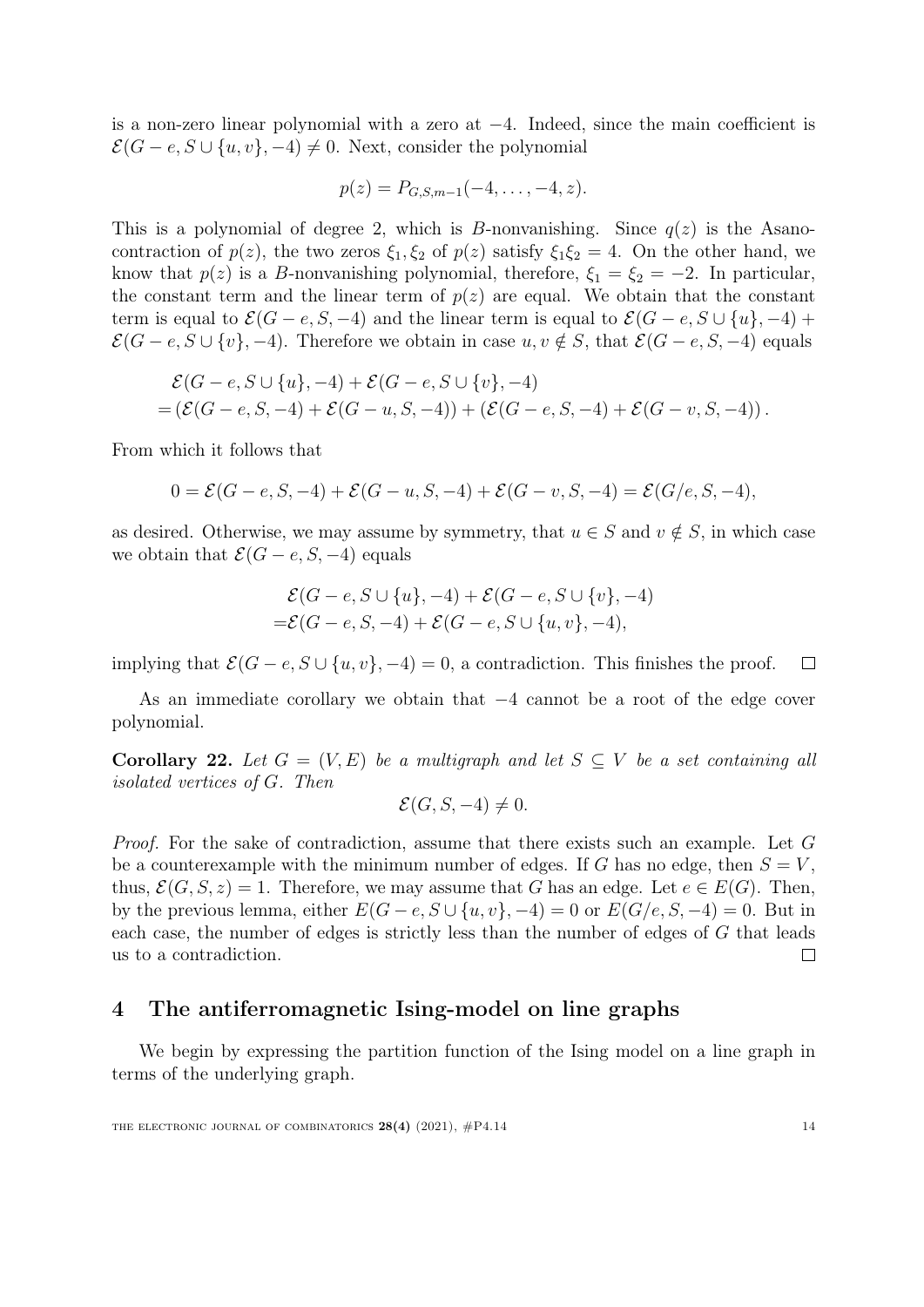<span id="page-15-0"></span>**Lemma 23.** For a line graph  $L = L(G)$ , the partition function of the Ising model has the following form

$$
Z_{L(G)}(z^2) = b^{|E(L)|} \sum_{F \subseteq E} \prod_{v \in V} b^{-\binom{d_G(v) - d_F(v)}{2} - \binom{d_F(v)}{2}} z^{d_F(v)}.
$$

*Proof.* Since the vertex set of  $L(G)$  coincides with the edges of G, therefore

$$
Z_{L(G)}(z^2, b) = \sum_{U \subseteq V(L(G))} z^{2|U|} \cdot b^{|\delta_{L(G)}(U)|} = \sum_{F \subseteq E(G)} z^{2|F|} \cdot b^{|\delta_{L(G)}(F)|}.
$$

To express  $\delta_{L(G)}(F)$ , observe that  $L(G)$  can be covered by edge disjoint cliques  $Q_v$ , where each clique corresponds those edges of  $G$  containing the vertex  $v$ . Therefore, to count the number of edges in  $\delta_{L(G)}(F)$  we can take the disjoint union

$$
\delta_{L(G)}(F) = \bigcup_{v \in V(G)} E(Q_v) \cap \delta_{L(G)}(F).
$$

Let us assume that  $Q_v$  is a clique of size d and  $|F \cap Q_v| = f$ , i.e.  $deg_G(v) = d$  and  $\deg_F(v) = f$ . Then clearly,

$$
|E(Q_v) \cap \delta_{L(G)}(F)| = f(d - f) = {d \choose 2} - {f \choose 2} - {d - f \choose 2}.
$$

Thus,

$$
|\delta_{L(G)}(F)| = \sum_{v \in V(G)} \left[ \binom{d_G(v)}{2} - \binom{d_F(v)}{2} - \binom{d_G(v) - d_F(v)}{2} \right],
$$

and

$$
Z_{L(G)}(z^2) = \sum_{F \subseteq E(G)} b^{\sum_{v \in V(G)} \binom{d_G(v)}{2} - \binom{d_F(v)}{2} - \binom{d_G(v) - d_F(v)}{2}} z^{\sum_v \deg_F(v)}
$$
  
=  $b^{|E(L(G))|} \sum_{F \subseteq E(G)} \prod_{v \in V} b^{-\binom{d_G(v) - d_F(v)}{2} - \binom{d_F(v)}{2}} z^{d_F(v)}.$ 

We now observe that

$$
Z_{L(G)}(z) = b^{|E(L(G))|} Z_W(G, 1, (b^{-\binom{d_G(v)-i}{2}-\binom{i}{2}})^{d_G(v)}_{i=0}; z^{1/2}).
$$

The relevant base polynomial is given by for a graph  $G = (V, E)$ ,

$$
\Omega(G, 1, x) = \prod_{e \in E} \left( 1 + \prod_{v \in e} x_v \right)
$$

and is clearly  $S[\pi/2]$ -nonvanishing (and  $\mathcal{D}$ -nonvanishing). Therefore, by Theorem [8,](#page-7-0) to prove Theorem [1,](#page-2-0) it is enough to show that the key polynomials have only real roots, as we will show in the next lemma.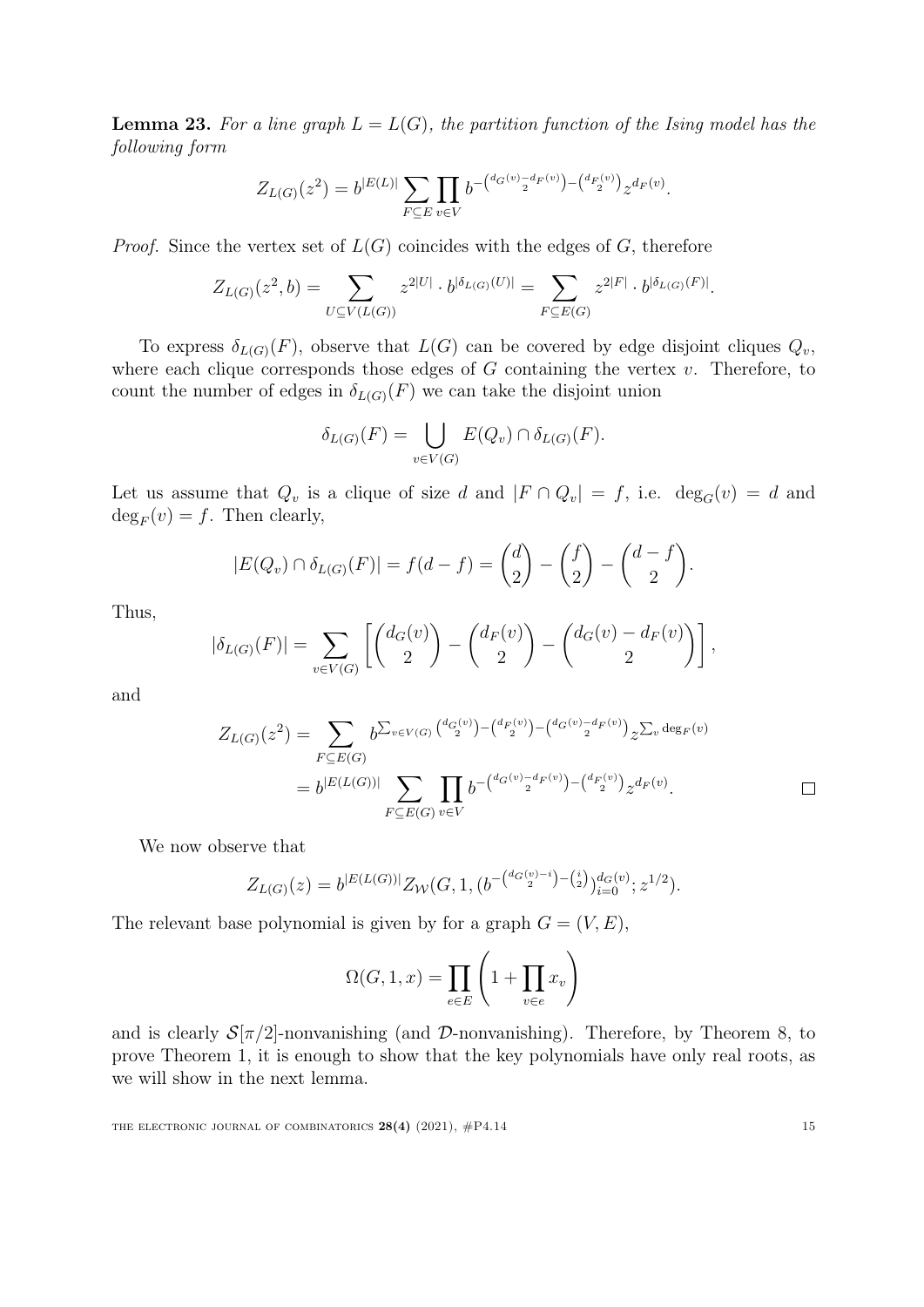For the remainder of this section, let us for fixed  $b > 1$ , denote the relevant key polynomials by

<span id="page-16-2"></span>
$$
K_d(z) = \sum_{i=0}^d \binom{d}{i} b^{-\binom{d-i}{2} - \binom{i}{2}} z^i.
$$
\n(4.1)

<span id="page-16-0"></span>**Lemma 24.** For any  $d \geq 0$  we have

$$
K_{d+1}(z) = b^{-d} K_d(bz) + z K_d(b^{-1}z).
$$

Proof. By definition,

$$
K_{d+1}(z) = \sum_{i=0}^{d+1} {d+1 \choose i} b^{-\binom{d+1-i}{2} - \binom{i}{2}} z^i
$$
  
\n
$$
= \sum_{i=0}^{d+1} \left({d \choose i} + {d \choose i-1}\right) b^{-\binom{d+1-i}{2} - \binom{i}{2}} z^i
$$
  
\n
$$
= \sum_{i=0}^{d} {d \choose i} b^{-\binom{d+1-i}{2} - \binom{i}{2}} z^i + \sum_{i=0}^{d} {d \choose i} b^{-\binom{d-i}{2} - \binom{i+1}{2}} z^{i+1}
$$
  
\n
$$
= \sum_{i=0}^{d} {d \choose i} b^{-\binom{d-i}{2} - \binom{i}{2}} b^{-\binom{d-i}{1}} z^i + z \sum_{i=0}^{d} {d \choose i} b^{-\binom{d-i}{2} - \binom{i}{2}} b^{-\binom{i}{1}} z^i
$$
  
\n
$$
= b^{-d} K_d(bz) + z K_d(b^{-1}z).
$$

<span id="page-16-1"></span>**Lemma 25.** For any real number  $b > 1$  and integer  $d \ge 1$  the key polynomial

$$
K_d(z) = \sum_i \binom{d}{i} b^{-\binom{d-i}{2} - \binom{i}{2}} z^i
$$

has simple negative real roots, i.e., it is  $S[\pi]$ -nonvanishing. Moreover, the largest root  $z_0^{(d)} < 0$  of  $K_d(z)$  has absolute value at most  $|z_0^{(d)}|$  $|b_0^{(d)}| < b^{-d}.$ 

Proof. To prove the statement, we will show the following stronger statement: For any  $d \geq 1$  the polynomial  $K_d(z)$  has distinct zeros  $0 > z_1^{(d)} > \cdots > z_d^{(d)}$  and for any  $1 \leqslant i \leqslant$  $d-\nobreak1$ 

$$
\frac{z_{i+1}^{(d)}}{z_i^{(d)}} > b^2.
$$

We will prove this statement by induction on  $d$  using the identity of Lemma [24,](#page-16-0) namely,  $K_{d+1}(z) = b^{-d} K_d(bz) + z K_d(b^{-1}z)$ . If  $d = 1$ , then the above statement on the zeros trivially holds. Assume that the statement is true for some  $d \geq 1$ . Let  $P_1(z) =$  $K_d(bz)$  and  $P_2(z) = zK_d(b^{-1}z)$  and let  $a_1 > a_2 > \cdots > a_d$  be the zeros of  $P_1(z)$  and let  $0 = b_1 > b_2 > \cdots > b_{d+1}$  be the zeros of  $P_2(z)$ . We refer to Figure [3](#page-17-0) for a schematic figure displaying the ideas of the proof.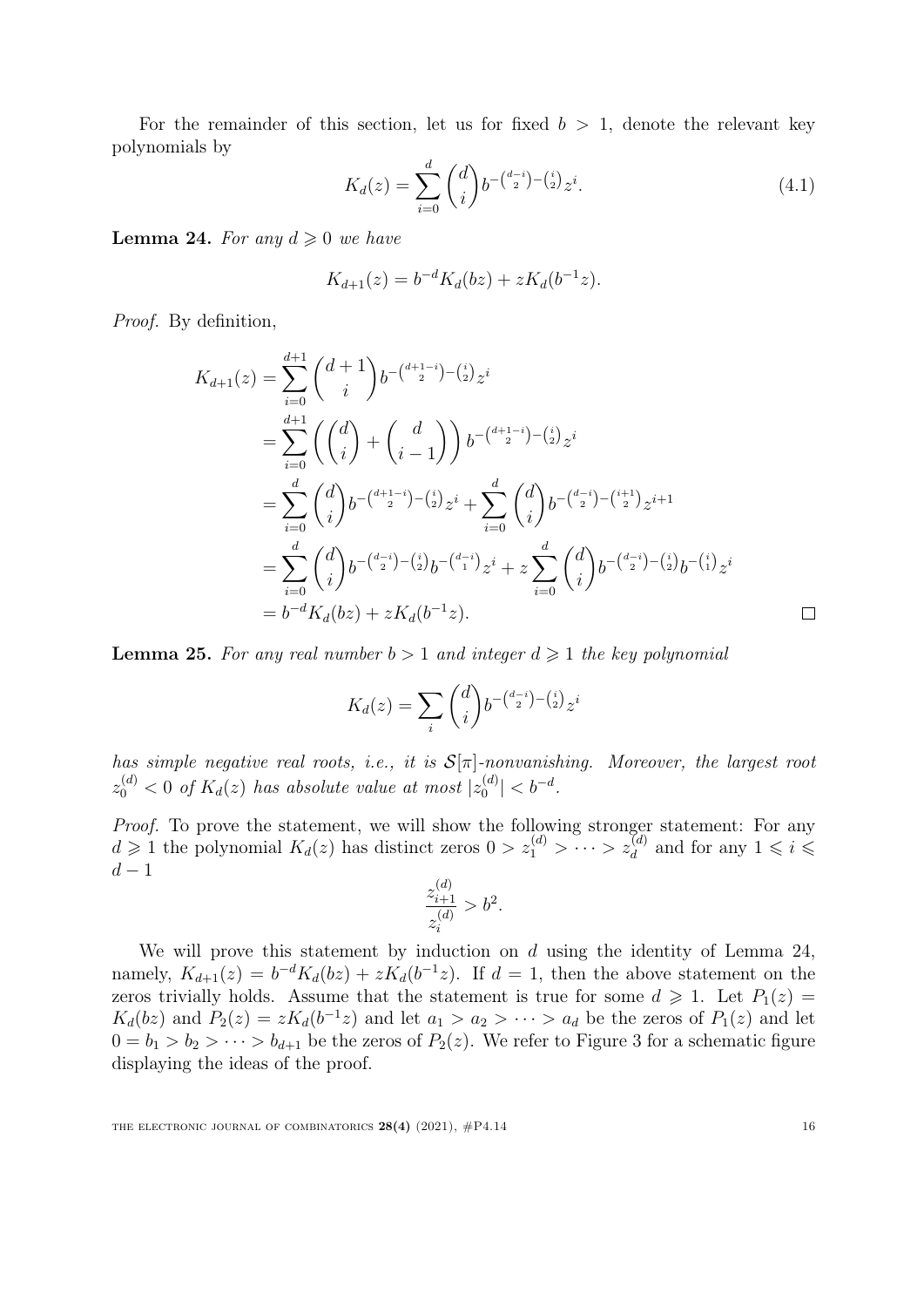<span id="page-17-0"></span>

Figure 3: A schematic figure of the location of the zeros of  $K_3(z)$ ,  $P_1(z)$  and  $P_2(z)$ .

We claim that  $a_i > b_{i+1}$  and  $b_i > a_i$  for any  $0 \leq i \leq d$ . This is true indeed, since

$$
\frac{a_i}{b_{i+1}} = \frac{b^{-1}z_i^{(d)}}{bz_i^{(d)}} = b^{-2} < 1
$$

and for  $i \geqslant 1$ 

$$
\frac{b_i}{a_i} = \frac{bz_{i-1}^{(d)}}{b^{-1}z_i^{(d)}} < \frac{b^2}{b^2} = 1.
$$

Therefore, the sequences  $a_i$  and  $b_i$  interlace, i.e.  $b_{d+1} < a_d < b_d < \ldots < b_2 < a_1 < b_1 = 0$ . Since the sign of  $b^{-d}P_1(z) + P_2(z) = K_{d+1}(z)$  at the endpoints of the interval  $[a_i, b_i]$  are different, therefore we know for sure that there is a zero of  $K_{d+1}(z)$  in the interval  $[a_i, b_i]$ for any  $1 \leq i \leq d$ . To indicate a  $d + 1$ th zero of  $K_{d+1}(z)$ , observe that  $P_1(z)$  and  $P_2(z)$ has different sign on  $(-\infty, b_{d+1})$  and  $P_2(z)$  has larger degree.

Since we found  $d+1$  disjoint intervals containing at least one zero of  $K_{d+1}(z)$ , therefore each will contain exactly one zero, i.e.,  $K_{d+1}(z)$  has simple zeros  $z_0^{(d+1)} > \cdots > z_{d+1}^{(d+1)}$ .

To prove that the consecutive zeros are bounded, note that we have

$$
\frac{z_{i+1}^{(d+1)}}{z_i^{(d+1)}} > \frac{b_{i+1}}{a_i} = \frac{bz_i^{(d)}}{b^{-1}z_i^{(d)}} = b^2
$$

.

Finally, note that  $|z_0^{(d+1)}|$  $\left|\begin{array}{cc} (d+1)\ 0 \end{array}\right| \begin{array}{cc} <\ |a_1| \end{array} = \begin{array}{cc} b^{-1}|z_0^{(d)} \end{array}$  $\binom{a}{0}$ , which by induction is bounded by  $b^{-d}z_0^{(1)} = b^{-d-1}.$  $\Box$ 

Remark 26. One could also easily obtain the real-rootedness of the polynomials  $K_d(z)$  as follows. Let  $P_d(z) = \sum_{i\geqslant 0} b^{-\binom{i}{2}} z^i$ . Then it is well known (see e.g. [\[7\]](#page-20-10)) that  $P_d(z)$  is a real rooted polynomial, therefore  $P_d^*(z) = z^d P_d(1/z)$  is also real rooted. Observe that the Schur-product of  $P_d(z)$  and  $P_d^*(z)$  is exactly  $K_d(z)$ , and since the Schur product preserves real-rootedness, we obtained that  $K_d(z)$  has only real roots.

Now we have all the ingredients to prove the Theorem [1.](#page-2-0)

*Proof of Theorem [1.](#page-2-0)* By Lemma [23,](#page-15-0) we can express  $Z_{L(G)}(z, b)$  as a specialization of the multivariate subgraph counting polynomial, where each key polynomial coincides with one of the members of  ${K_d(z) | d \geq 1}$ . By Lemma [25,](#page-16-1) we know each key polynomial has to be real rooted, i.e., each  $K^{(v)}(z)$  has no roots in  $\{z \in \mathbb{C} \mid |\arg(z)| < \pi\}$ . Choosing  $\alpha = 0$  in Theorem [8](#page-7-0) we obtain the desired statement.  $\Box$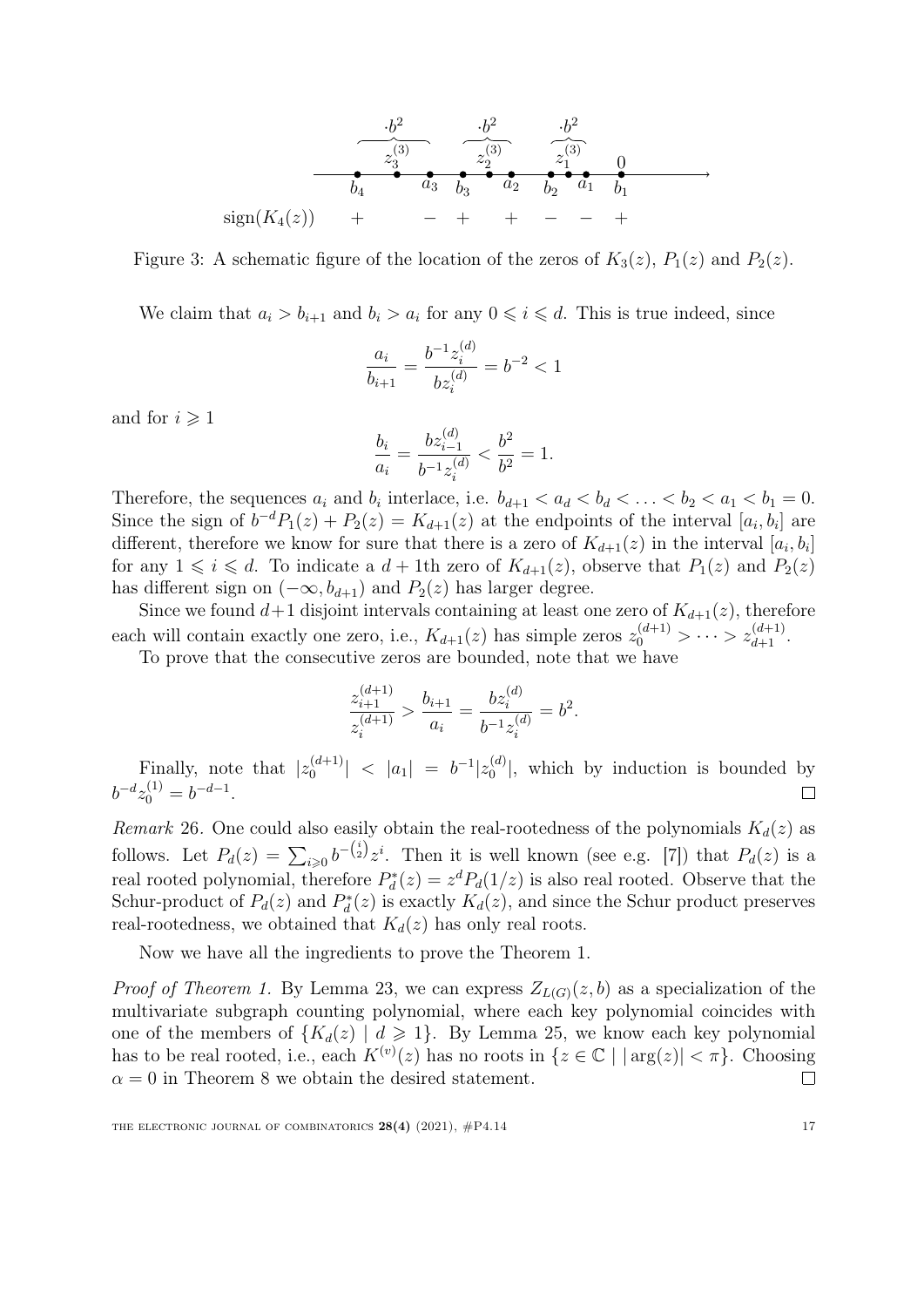Next we prove Theorem [2.](#page-3-0)

*Proof of Theorem [2.](#page-3-0)* Let  $0 < \alpha < \pi/2$  be fixed and take  $C = \{z \in \mathbb{C} \mid |\arg(z)| \geq \pi - \alpha\}.$ Let us consider the following two variable polynomials

$$
K_d(z,t) = \sum_i \binom{d}{i} t^{\binom{d-i}{2} + \binom{i}{2}} z^i
$$

for some  $1 \leqslant d \leqslant \Delta$ .

We know from Lemma [25](#page-16-1) that for any fixed  $b \geq 1$ , all the roots of  $K_d(z, b^{-1})$  are in int(C). By continuity we can find an open neighborhood  $V_b$  of  $b^{-1}$ , such that  $0 \notin V_b$  and for any  $1 \leq d \leq \Delta$  and  $\tau \in V_b$  the polynomial  $K_d(z, \tau)$  has all its zeros contained in int(C). Let  $U := \cup_{b \geqslant 1} V_b^{-1}$  $b<sup>-1</sup>$ . Then U is an open set containing  $[1, \infty)$  and for any  $b' \in U$  we have that the key polynomial  $K_d(z, 1/b')$  has no zeros contained in  $\{z \in \mathbb{C} \mid |\arg(z)| < \pi - \alpha\}.$ 

Following the same argument as in the previous theorem, by the combination of Lemma [23](#page-15-0) and Theorem [8,](#page-7-0) we obtain that for any  $b' \in U$  the polynomial  $Z_{L(G)}(\lambda, b')$  has no root in  $\{z \in \mathbb{C} \mid |\arg(z)| < \pi - 2\alpha\}$ . In particular  $Z_{L(G)}(1, b') \neq 0$  for all  $b' \in U$ .  $\Box$ 

In a similar manner we can prove the following extensions:

**Proposition 27.** For any graph G and values  $b_v \geq 1$ , a vector of variables  $\lambda = (\lambda_v)_{v \in V}$ , the multivariate polynomial

$$
F_{L(G)}(\lambda, (b_v)_{v \in V}) := \sum_{F \subseteq E} \prod_{v \in V} b_v^{-\binom{d_G(v) - d_F(v))}{2} - \binom{d_F(v)}{2}} \lambda_v^{d_F(v)}
$$

is weakly Hurwitz-stable, i.e.  $\mathcal{S}[\pi/2]$ -nonvanishing.

Moreover, for any  $\Delta \geq 2$  and  $0 < \alpha < \pi/2$  there exists a  $[1,\infty) \subseteq U_{\Delta,\alpha}$ , such that the following holds: for any graph G of maximum degree  $\Delta$  and any  $b_v \in U_{\Delta,\alpha}$ , the polynomial

$$
F_{L(G)}(\lambda, (b_v)_{v \in V}) \neq 0
$$

if  $\lambda_v \in \{z \in \mathbb{C} \mid |\arg(z)| < \pi - 2\alpha\}.$ 

#### 4.1 Disk around zero

A priori, we know from [\[25,](#page-21-9) Remark 24], that for any graph  $H$  of maximum degree at most  $\Delta \geq 2$  the polynomial  $Z_H(\lambda)$  has no root in a disk around 0 of radius for some  $0 < r < 1/b$ . This is the last ingredient to conclude Corollary [3.](#page-3-2)

For the sake of completeness and also as one more example for Wagner's theorem, we will describe a zero-free disk around zero for every fixed  $b > 1$ . Let us denote by  $\kappa_{d,b}$  the absolute value of the shortest zero of the key polynomial  $K_d(z)$  from [\(4.1\)](#page-16-2). Then:

**Proposition 28.** Let G be a graph of maximum degree at most  $\Delta \geq 2$ , then

$$
Z_{L(G)}(z,b) \neq 0,
$$

if  $|z| < \kappa_{\Delta,b}^2$ .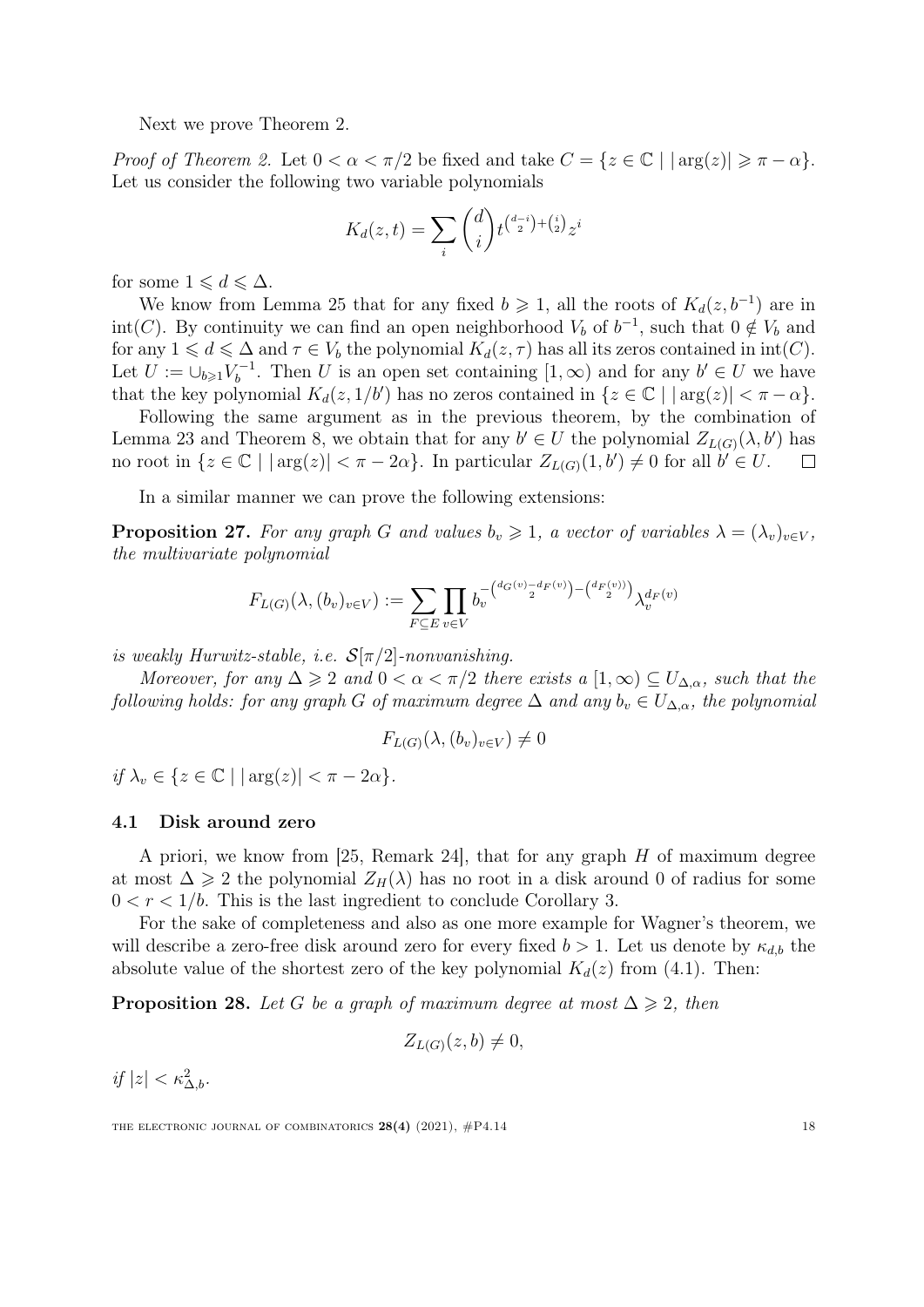*Proof.* From Lemma [25](#page-16-1) we know that the polynomials  $K_d(z)$  for  $1 \leq d \leq \Delta$  are non-zero in a disk of radius  $\kappa_{\Delta,b}$ . The polynomial  $(1+xy)$  is  $\mathcal{D}$ -nonvanishing, thus the corresponding base polynomial is also D-nonvanishing. Thus by the second part of Theorem [8,](#page-7-0) if none of the key polynomials vanishes in a disk of radius  $\kappa_{\Delta,b}$ , then the corresponding subgraph counting polynomial

$$
Z_{L(G)}(z,b) = b^{|E(L(G))|} Z_W(G, 1, (b^{-\binom{d_G(v)-i}{2}-\binom{i}{2}})^{d_G(v)}_{i=0}; z^{1/2})
$$

will be zero free in a disk of radius  $\kappa_{\Delta,b}^2$ .

## 5 Further remarks

To finish the paper we would like to give two remarks.

One might wonder about the location of the zeros of the edge cover polynomials. First of all, if we look the closure of all possible zeros of  $\mathcal{E}(\mathcal{H}, z)$ , then we would obtain the whole complex plane, since already the closure of the zeros of domination polynomials are dense in  $\mathbb{C}$  (see [\[8\]](#page-20-11)). But what happens, if we consider zeros of the edge cover polynomial of graphs? For instance, the closure of zeros of the edge cover polynomial of paths is dense in  $[-4, 0]$  (see [\[11\]](#page-20-4)), therefore the described region in Theorem [5](#page-4-1) is tight for real zeros.

Question 29. Is the set of zeros of edge-cover polynomials of graphs dense in the cardioid { $-(1 - \alpha)^2$  |  $|\alpha|$  ≤ 1}?

<span id="page-19-0"></span>



(a) A claw-free graph with  $Z_G(\lambda, b) =$  $\lambda^6 + (4b^3 + 2b)\lambda^5 + (b^6 + 11b^4 + 3b^2)\lambda^4 +$  $(12b^5 + 8b^3)\lambda^3 + (b^6 + 11b^4 + 3b^2)\lambda^2 +$  $(4b^3+2b)\lambda+1$ 



Figure 4: Claw-free graphs where  $Z_G^{MC}(\lambda) = \lambda^2(1 + \lambda^2)$  is not real-rooted.

Our second remark concerns the Ising model. Another famous anti-ferromagnetic model is the hard-core model, whose partition function is essentially the independence polynomial of graphs. It is well known that independence polynomials of line graphs have only real zeros [\[16\]](#page-21-14). Moreover, according to a theorem of Chudnovsky and Seymour [\[10\]](#page-20-12), the independence polynomial has only real zeros also for claw-free graphs. Thus, the natural question whether the anti-ferromagnetic Ising model  $Z_G(\lambda, b)$  has only real zeros for claw-free graphs for any choice of  $b \geq 1$  arises. The answer to this question is no. To

 $\Box$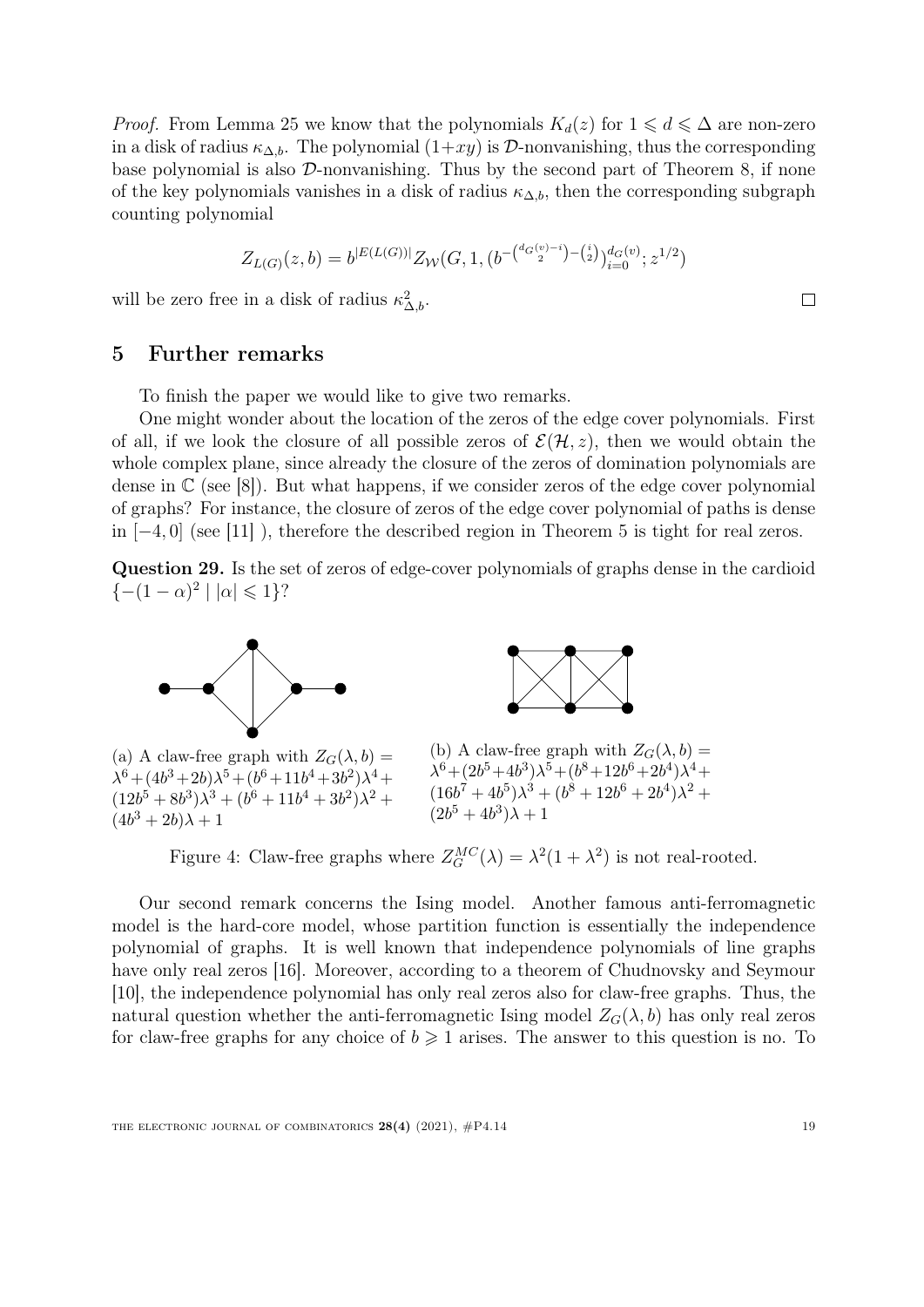see why, let us fix a graph G, such that  $Z_G(\lambda)$  is real rooted for any  $b > 1$ . Also, denote by M the size of a largest cut in the graph G. Then as  $b \to \infty$ 

$$
\frac{Z_G(\lambda, b)}{b^M} \to \sum_{S \subseteq V} \lambda^{|S|} \mathbf{1}_{S \text{ realizes the maximum cut}} =: Z_G^{MC}(\lambda)
$$

has to be a real rooted polynomial. For the claw-free graphs in Figure [4](#page-19-0) this is not case.

## References

- <span id="page-20-7"></span>[1] Saeed Akbari, Saeid Alikhani, Mohammad Reza Oboudi, and Yee-Hock Peng. On the zeros of domination polynomial of a graph. Combinatorics and Graphs, 531:109–115, 2010.
- <span id="page-20-3"></span>[2] Saieed Akbari and Mohammad Reza Oboudi. On the edge cover polynomial of a graph. European Journal of Combinatorics, 34(2):297–321, 2013.
- <span id="page-20-6"></span>[3] Saeid Alikhani and Yee-hock Peng. Introduction to domination polynomial of a graph. Ars. Comb., 114:257–266, 2014. [arXiv:0905.2251](https://arxiv.org/abs/0905.2251).
- <span id="page-20-0"></span>[4] Alexander Barvinok. Combinatorics and complexity of partition functions, volume 9. Springer, 2016.
- <span id="page-20-5"></span>[5] Claude Berge. Hypergraphs, volume 45 of North-Holland Mathematical Library. North-Holland Publishing Co., Amsterdam, 1989. Combinatorics of finite sets, Translated from the French.
- <span id="page-20-2"></span>[6] Ivona Bezáková and William A Rummler. Sampling edge covers in 3-regular graphs. In International Symposium on Mathematical Foundations of Computer Science, pages 137–148. Springer, 2009.
- <span id="page-20-10"></span>[7] Jason Brown, Karl Dilcher, and Dante Manna. On the roots of expected independence polynomials. Journal of Graph Theory, 73, 07 2013.
- <span id="page-20-11"></span>[8] Jason I. Brown and Julia Tufts. On the roots of domination polynomials. Graphs and Combinatorics, 30(3):527–547, 2014.
- <span id="page-20-8"></span>[9] B. Chaluvaraju and V. Chaitra. Total domination polynomial of a graph. Journal of Informatics and Mathematical Sciences, 6(2):87–92, 2014.
- <span id="page-20-12"></span>[10] Maria Chudnovsky and Paul Seymour. The roots of the independence polynomial of a clawfree graph. Journal of Combinatorial Theory, Series B, 97(3):350–357, 2007.
- <span id="page-20-4"></span>[11] Péter Csikvári and Mohammad Reza Oboudi. On the roots of edge cover polynomials of graphs. European Journal of Combinatorics, 32(8):1407–1416, 2011.
- <span id="page-20-9"></span>[12] Markus Dod. Graph products of the trivariate total domination polynomial and related polynomials. Discrete Applied Mathematics, 209:92–101, 2016.
- <span id="page-20-1"></span>[13] Martin Dyer, Marc Heinrich, Mark Jerrum, and Haiko Müller. Polynomial-time approximation algorithms for the antiferromagnetic Ising model on line graphs. Combinatorics, Probability and Computing, pages 1–17, 2021.